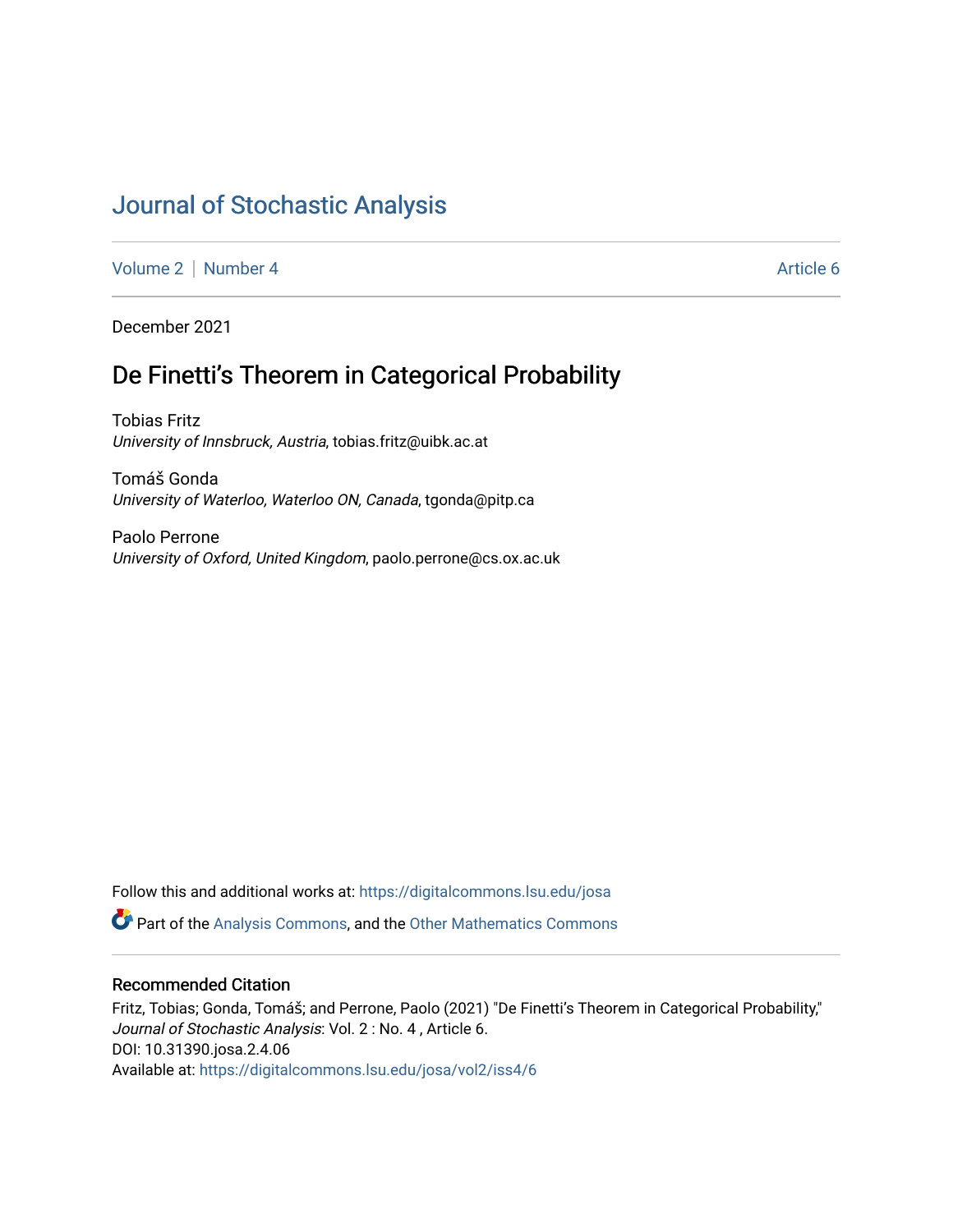

#### <span id="page-1-0"></span>DE FINETTI'S THEOREM IN CATEGORICAL PROBABILITY

TOBIAS FRITZ\*, TOMÁŠ GONDA, AND PAOLO PERRONE

Abstract. We present a novel proof of de Finetti's Theorem characterizing permutation-invariant probability measures of infinite sequences of variables, so-called exchangeable measures. The proof is phrased in the language of Markov categories, which provide an abstract categorical framework for probability and information flow. The diagrammatic and abstract nature of the arguments makes the proof intuitive and easy to follow. We also show how the usual measure-theoretic version of de Finetti's Theorem for standard Borel spaces is an instance of this result.

#### 1. Introduction

De Finetti's Theorem states that every permutation-invariant joint probability distribution of countably many random variables is such that these variables are conditionally independent given a suitable latent variable. Moreover, a canonical choice of the latent variable is the empirical distribution of the variables under consideration (which exists almost surely). In this paper, we state and prove a more abstract version of de Finetti's Theorem in the context of categorical probability theory, which is a nascent framework for a foundation of probability and statistics that is more abstract and more general than the traditional measure-theoretic approach.

Context of de Finetti's Theorem. To provide some context for and illustrate the significance of de Finetti's Theorem, it is helpful to consider the notoriously divisive debate on the subjective vs. objective view on probability [\[21,](#page-25-0) [32\]](#page-25-1). For our purposes, note that there are situations in which it is commonly presumed that one can give objective meaning to probability and infer its value. For example, flipping a coin and counting the relative frequency of 'heads' among the trials ought to converge to the bias of the coin. This is the content of the law of large numbers.

However, there is no free lunch and the assumption that the objective probability exists is crucial in the above reasoning. As de Finetti eloquently argues in Section 3 of [\[11\]](#page-24-0), from the subjectivist point of view,

Received 2021-7-4; Accepted 2021-9-12; Communicated by the editors.

<sup>2010</sup> Mathematics Subject Classification. Primary 60A05, 60G09; Secondary 18M35, 18M05, 62A01.

Key words and phrases. de Finetti's theorem, exchangeability, categorical probability, Markov categories.

<sup>\*</sup> Corresponding author.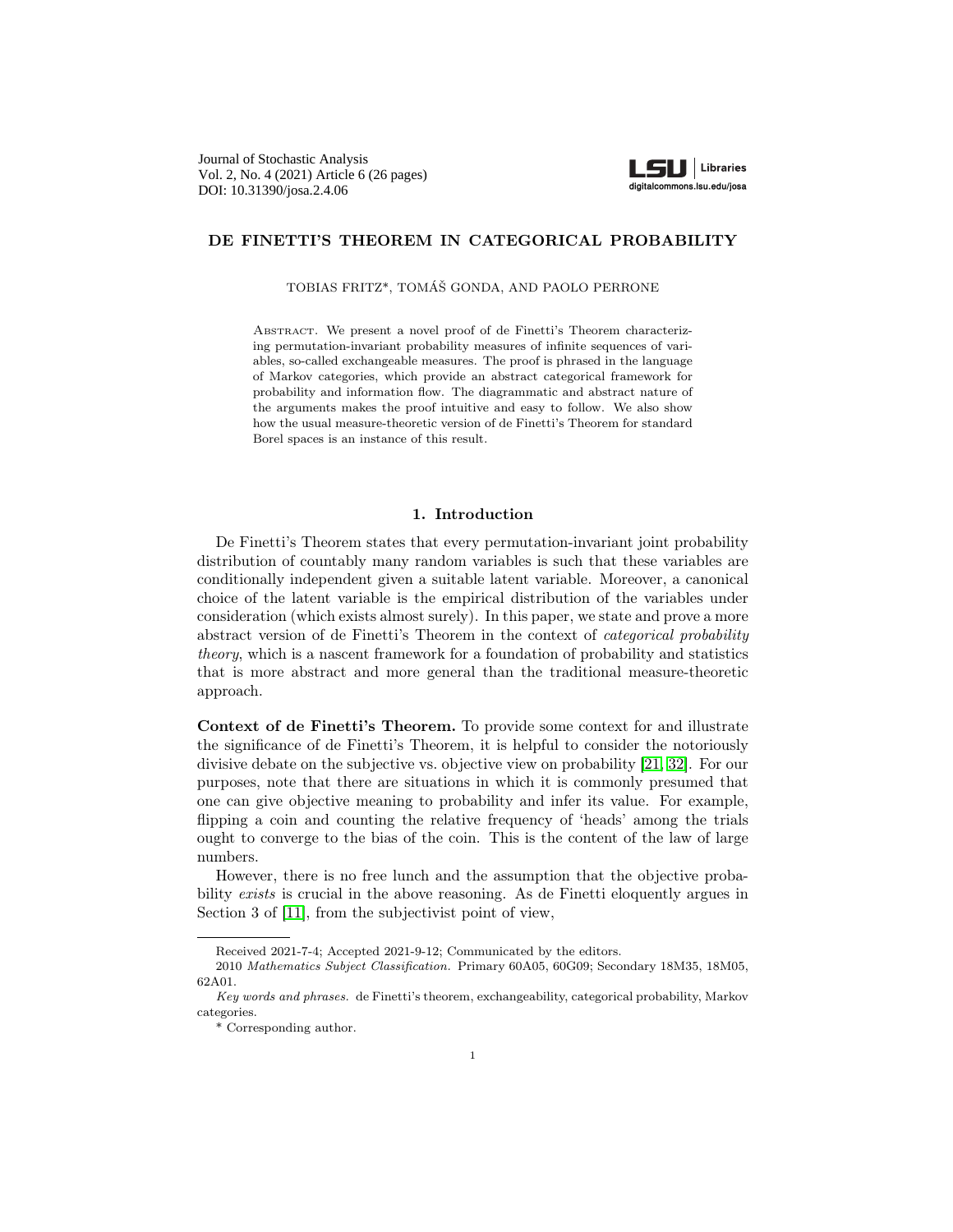<span id="page-2-1"></span>"nothing obliges us to choose [probability of heads in the next toss] to be close to the frequency [of heads in the previously observed tosses]."

Let us give a brief account of the argument here and refer to de Finetti's classic [\[11\]](#page-24-0) for more details.

In the coin-flipping experiment, suppose that we are given a (subjective) joint probability distribution over possible sequences of heads and tails. If the coin had an associated bias that does not change from one trial to the next, we would expect the outcomes of different trials to be conditionally independent, given the knowledge of the bias. In such case, however, the bias is an (objective) property of the coin that corresponds to the probabilities that the coin lands heads or tails respectively. On the flip side, it is unclear how to justify trial independence without implicitly bringing in the assumption of objective probability. Nevertheless, we may require that the joint distribution is unchanged under permutations of the different trials, a property known as *exchangeability* which expresses the belief that these are trials of the "same phenomenon".

De Finetti shows that with respect to any exchangeable probability measure, the individual trials are conditionally independent given some random variable Y . Moreover, there is a canonical choice for  $Y$  whose values precisely correspond to the possible biases of the coin, so that (in this example)  $Y$  takes values in the unit interval  $[0, 1]$ . De Finetti's Theorem thus justifies the use of probability distributions in the subjectivist conception, since it says that exchangeable behaviors (of infinitely many trials) are indistinguishable from the behaviors of a repeated flipping of a coin with unknown, but fixed, bias.

Indeed, one can easily see that flipping a coin with an unknown bias, distributed according to some probability measure on  $Y$ , leads to a distribution of sequences of heads and tails that is exchangeable. The non-trivial part of de Finetti's Theorem is in the converse. It says that, given a countable number of trials, every exchangeable distribution arises in this way.

Historically speaking, the above context is the one in which the topic of our paper—de Finetti's Theorem—originates. However, besides its implications for the foundations of the concept of probability, the result also bears significance for the development of nonparametric Bayesian modelling [\[24,](#page-25-2) [31\]](#page-25-3). More concretely, many natural stochastic processes—such as drawing with replacement (e.g. the Pólya urn model and modifications thereof) or without replacement—give rise to exchangeable distributions. By de Finetti's Theorem, they can be equivalently described as drawing a random probability distribution  $q$  according to a specified prior distribution over distributions,  $\mu$  (e.g. a Dirichlet process), and subsequently drawing independent samples from  $q$ . In other words, they correspond to a mixture of iid (independent and identically distributed) samplings, which is useful both as an aid for intuitive understanding and for concrete calculations.

<span id="page-2-0"></span><sup>1</sup>Exchangeable measures are occasionally also called "symmetric" or "equivalent", see the translator's note of [\[11\]](#page-24-0).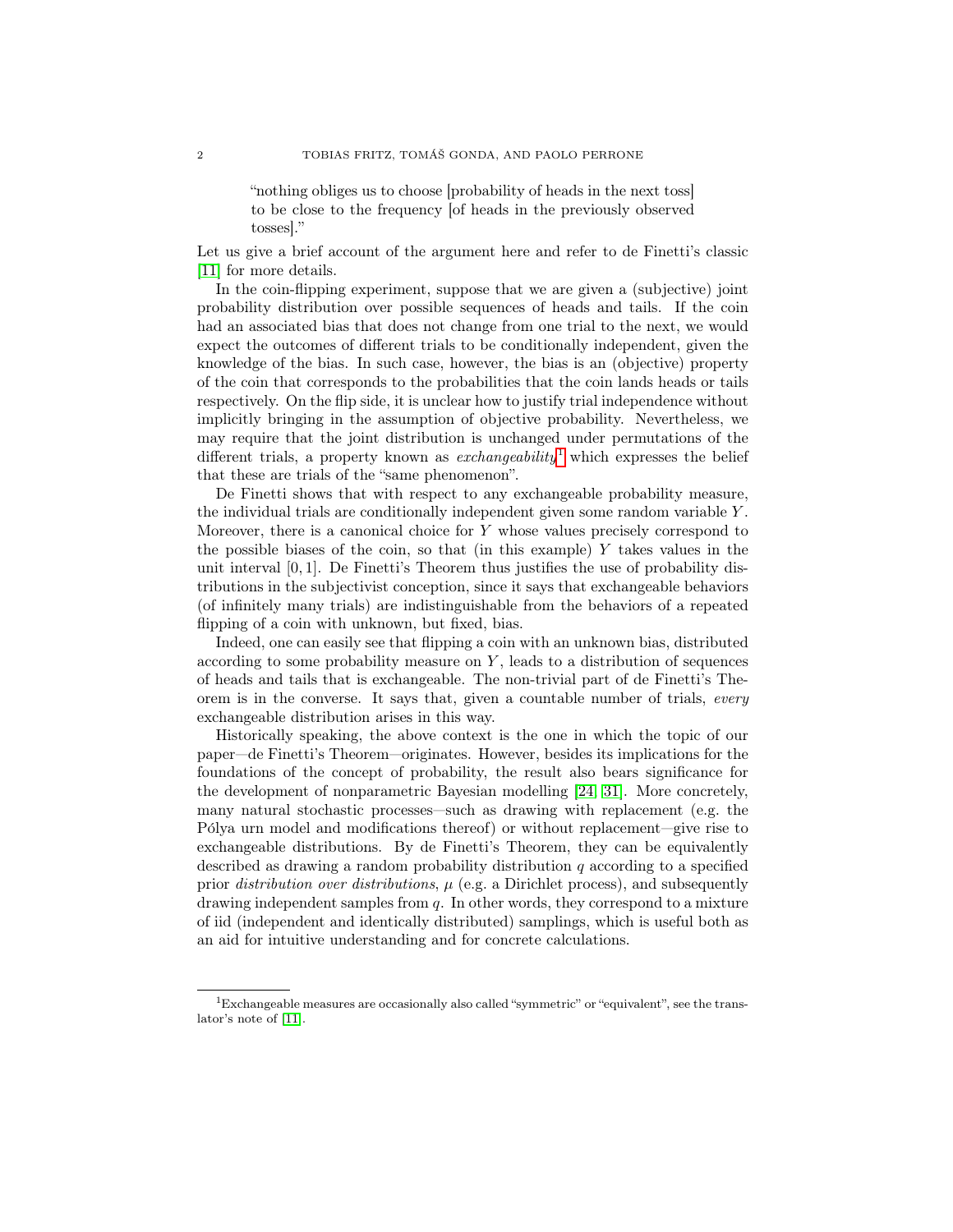<span id="page-3-0"></span>Existing proofs and variants of de Finetti's Theorem. The original proofs by de Finetti in the binary case (as in coin-flipping) can be found in [\[10,](#page-24-1) [11\]](#page-24-0), while a more general result is due to Hewitt and Savage [\[22\]](#page-25-4), who have shown the analogous statement for exchangeable Radon probability measures on compact Hausdorff spaces. We give more details on the measure-theoretic formulation for standard Borel spaces in Section [2.](#page-4-0) Since then, many proofs based on different methods have appeared in various contexts. For instance, those of [\[26,](#page-25-5) Theorem 11.10] and [\[4,](#page-24-2) Theorem 3.1] use the mean ergodic theorem and conditional expectations; in [\[29,](#page-25-6) Theorem 12.17] and [\[3,](#page-24-3) Theorem 3.1] one arrives at the result via backwards martingales; while harmonic [\[30\]](#page-25-7) and non-standard [\[2\]](#page-24-4) analysis have also been used. The latter has recently led to a new generalization of de Finetti's Theorem for exchangeable Radon measures on any Hausdorff space [\[1\]](#page-24-5). Functional analysis and moment methods have been utilized in the proof from [\[15,](#page-25-8) Chapter VII], whose more elementary and explicitly calculational version that applies to binary variables can be found in [\[28\]](#page-25-9).

Very recently, Jacobs and Staton [\[23\]](#page-25-10) have presented a category-theoretic approach to de Finetti's Theorem, different from the present one, for the binary case. Therein, the statement of de Finetti's Theorem is encoded in the fact that the unit interval—the space of probability distributions—arises as the categorical limit of a sequence of multisets over  $\{0,1\}$  ("urns") related by morphisms that represent the action of drawing a random element from an urn without replacement.

Our version of de Finetti's Theorem. In Section [4,](#page-13-0) we present an abstract version of de Finetti's Theorem as a statement about morphisms in categories which admit notions of parallel composition, swapping, copying, and discarding, called Markov categories [\[17\]](#page-25-11). The framework of Markov categories is very general, and there are many Markov categories in which de Finetti's Theorem does not hold. Correspondingly, there are additional axioms that enter as ingredients in the proof of our abstract version of de Finetti's Theorem. Specifically, they correspond to the fact that one should be able to

- construct conditional probabilities,
- describe distributions on spaces of probability distributions, and
- consider countable sequences of trials.

These three requirements will be stated formally in Assumption [4.2,](#page-14-0) after introducing the basics of the formalism of Markov categories in Section [3.](#page-6-0) Within a Markov category that satisfies them, one therefore obtains a version of de Finetti's Theorem. As we show in Section [4,](#page-13-0) the measure-theoretic version for discrete and continuous random variables (described by standard Borel spaces) arises in this way as well. Additionally, we automatically get a characterization of exchangeable Markov kernels, unlike the classical results that focus exclusively on exchangeable measures. As far as we know, this result has not appeared in the literature before.

It is likely that other Markov categories also have the required properties, and that instantiating the abstract de Finetti's Theorem in those leads to a context in which the result would be entirely new. However, we do not know of any such examples at present and leave the search for these to future investigations.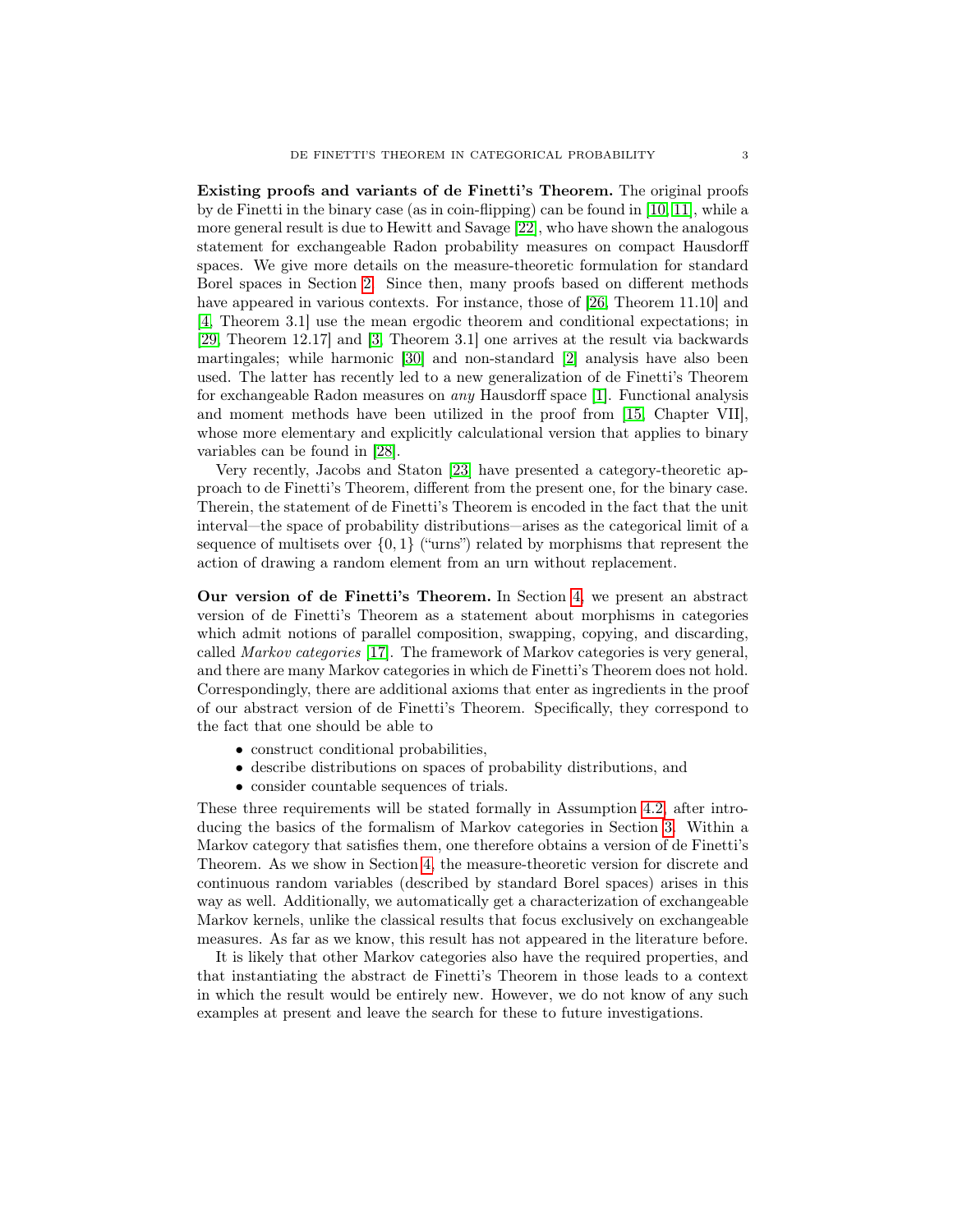<span id="page-4-1"></span>Synthetic probability theory. The process described above—identifying abstract results that follow from properties expressed within the framework and instantiating them in concrete Markov categories—is an example of the synthetic approach to probability theory, which is distinguished from the standard analytic one in terms of measure theory by encapsulating measure-theoretic statements in suitable higher-level axioms [\[17\]](#page-25-11). It differs from standard approaches by using more formal and abstract reasoning and it only depends on the particular measuretheoretic semantics insofar as the synthetic axioms may or may not be satisfied. A number of concepts and theorems of classical probability and statistics have been given a synthetic treatment in recent years [\[7,](#page-24-6) [17,](#page-25-11) [19,](#page-25-12) [18\]](#page-25-13). We recall the ones relevant for de Finetti's Theorem in Section [3.](#page-6-0)

The proof that we present in Section [5](#page-16-0) is inspired by several of the concrete ones mentioned above, but as far as we know it does not match either of them completely. Its abstract nature, which places the focus on essential aspects while allowing us to ignore irrelevant details, arguably makes it easier to follow than any measure-theoretic one, although it is still far from obvious. The proof relies on the graphical calculus of string diagrams, which captures several non-trivial properties implicitly and whose connectivity explicitly depicts information flow. It is these two features that enable one to readily interpret any stage of the proof with relative ease, once some familiarity with the diagrammatic notation has been obtained.

Outlook. Given the intuitive nature of our proof, it is natural to hope that even deeper results can be proven along similar lines in a purely synthetic manner, and that one can ultimately aim at proving new statements that would be too difficult to obtain in the traditional measure-theoretic formalism due to its higher complexity. With this in mind, it may be worth mentioning a few extensions of de Finetti's Theorem which one can try to aim at next.

Among the most interesting variations on the exchangeability theme is arguably the notion of partial exchangeability [\[14\]](#page-25-14), where the invariance under finite permutation invariance is relaxed to invariance under certain structure-preserving permutations. For example, the Aldous–Hoover Theorem [\[3,](#page-24-3) [4\]](#page-24-2) characterizes exchangeable arrays of random variables and is closely related to random graphs. There is a similar result for Markov chains [\[12,](#page-25-15) [13,](#page-25-16) [6\]](#page-24-7). More recently, partial exchangeability has been generalized to hierarchical exchangeability [\[5,](#page-24-8) [25\]](#page-25-17). The work of Crane and Towsner provides perhaps the most general currently available results along these lines [\[8,](#page-24-9) [9\]](#page-24-10), situated in a model-theoretic framework.

#### 2. Measure-Theoretic Version of de Finetti's Theorem

<span id="page-4-0"></span>Let us turn to a more formal exposition of de Finetti's Theorem in standard measure-theoretic language. Given a measurable space  $X$ , consider the product  $X^{\mathbb{N}}$  of countably many copies of X, equipped with the product  $\sigma$ -algebra. A bijection  $\mathbb{N} \to \mathbb{N}$  which fixes all elements apart from a finite subset is called a finite permutation. Given a finite permutation  $\sigma: \mathbb{N} \to \mathbb{N}$ , we denote by  $n_{\sigma} \in \mathbb{N}$ the largest natural number not fixed by  $\sigma$ .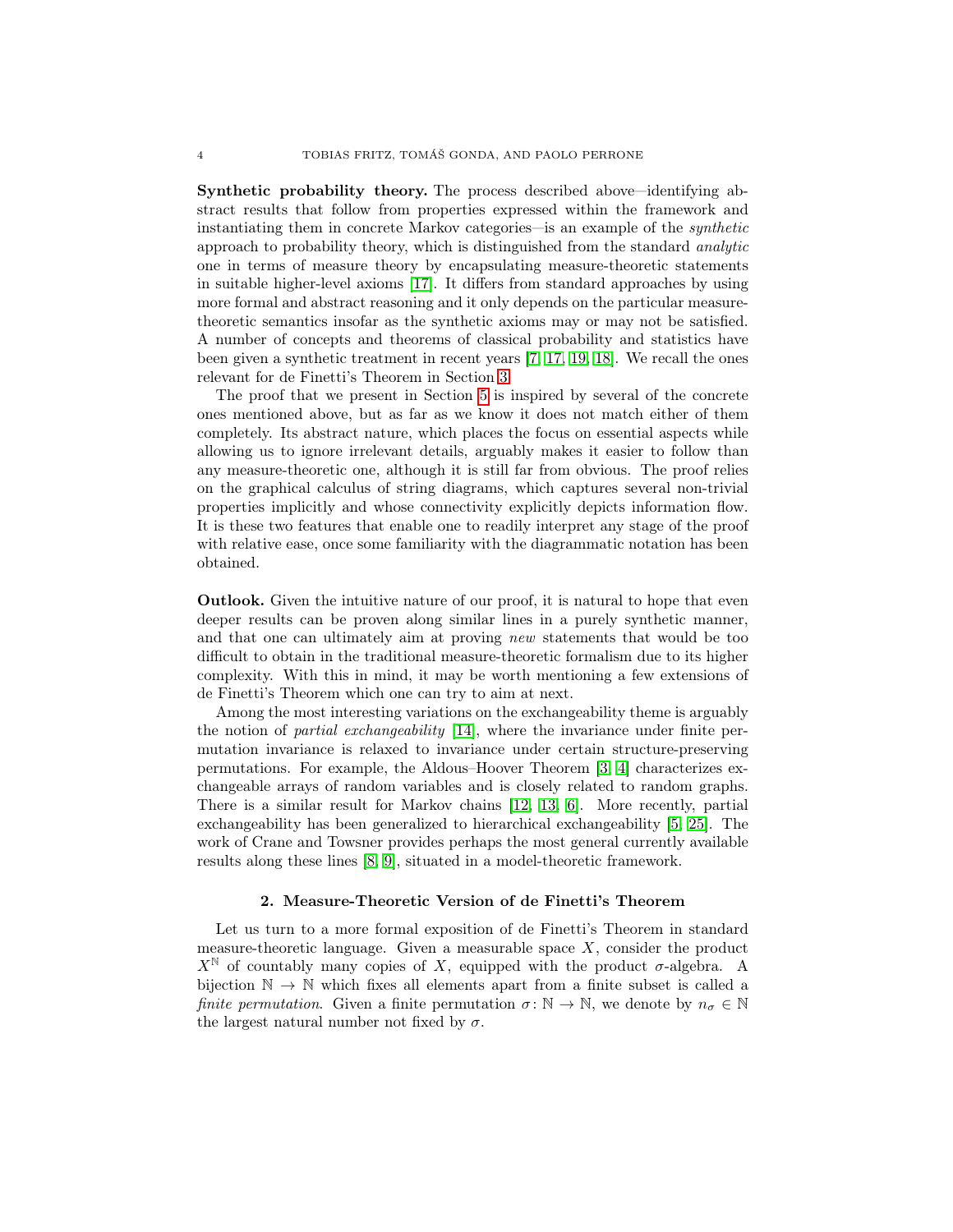<span id="page-5-2"></span>Consider a probability measure p on  $X^{\mathbb{N}}$ . By convention, given a finite collection of measurable subsets  $S_1, \ldots, S_n \subseteq X$ , we write

$$
p(S_1 \times \cdots \times S_n)
$$

as shorthand for the probability of the "cylinder" event

$$
p(S_1 \times \cdots \times S_n \times X \times X \times \ldots).
$$

These probabilities specify the marginal distribution of  $p$  on the first  $n$  components of  $X^{\mathbb{N}}$ . We say that the measure p is exchangeable if for every finite permutation  $\sigma$  and for every finite sequence of measurable subsets  $S_1, \ldots, S_{n_\sigma} \subseteq X$ , we have

$$
p(S_1 \times \cdots \times S_{n_{\sigma}}) = p(S_{\sigma(1)} \times \cdots \times S_{\sigma(n_{\sigma})}).
$$
\n(1)

As we saw in the introduction, a somewhat trivial example of exchangeable measures is given by product measures, i.e., ones satisfying

$$
q(S_1 \times \cdots \times S_n) = q(S_1) \times \cdots \times q(S_n).
$$
 (2)

Such a product measure  $q$  constitutes the law of a sequence of iid random variables.

Having introduced the notion of exchangeability, we now turn to de Finetti's Theorem itself. A convenient way to express the statement, which lends itself well to category-theoretical translations, is to use the concept of measures on a space of measures, as done by Hewitt and Savage  $[22, \text{Section 2}]$  $[22, \text{Section 2}]$  among others. If X is a standard Borel space, we denote by  $PX$  the set of probability measures on X. The set PX can be equipped with a canonical  $\sigma$ -algebra, namely the one generated by the functions  $\varepsilon_f : PX \to \mathbb{R}$  given by

$$
p \mapsto \int f(x) \, p(dx)
$$

for all bounded measurable functions  $f: X \to \mathbb{R}$ . Measures on PX (thus elements of  $PPX$ ) can be thought of as *random measures on* X, where also the specific form of the distribution is subject to uncertainty.[2](#page-5-0)

Equivalently, measures on  $PX$  describe mixtures of measures—either in the sense of finite convex combinations or integrals. Indeed, de Finetti's Theorem can be summarized as the fact that exchangeable measures are mixtures of product measures. Here is the precise statement, in the version for standard Borel spaces.

<span id="page-5-1"></span>Theorem 2.1 (de Finetti's Theorem). Let X be a standard Borel space. A probability measure p on  $X^{\mathbb{N}}$  is exchangeable if and only if there exists a probability measure  $\mu$  on PX such that for every finite collection of measurable subsets  $S_1, \ldots, S_n \subseteq X$ , we have

$$
p(S_1 \times \cdots \times S_n) = \int_{PX} q(S_1) \times \cdots \times q(S_n) \mu(dq).
$$
 (3)

For example, the iid case amounts to  $\mu$  being a delta measure  $\delta_r \in PPX$  for some  $r \in PX$  satisfying  $p = r^{\mathbb{N}}$ . On the other hand, if  $\mu$  is a random measure supported on the set  $\{\delta_x\}_{x\in X}$  of delta measures  $\delta_x \in PX$ , then we obtain p

<span id="page-5-0"></span><sup>2</sup>Such recursive ways of forming spaces can often be accurately captured by the categorical notion of a monad, and indeed these spaces of measures can be described in terms of a well-known monad, the Giry monad [\[20\]](#page-25-18).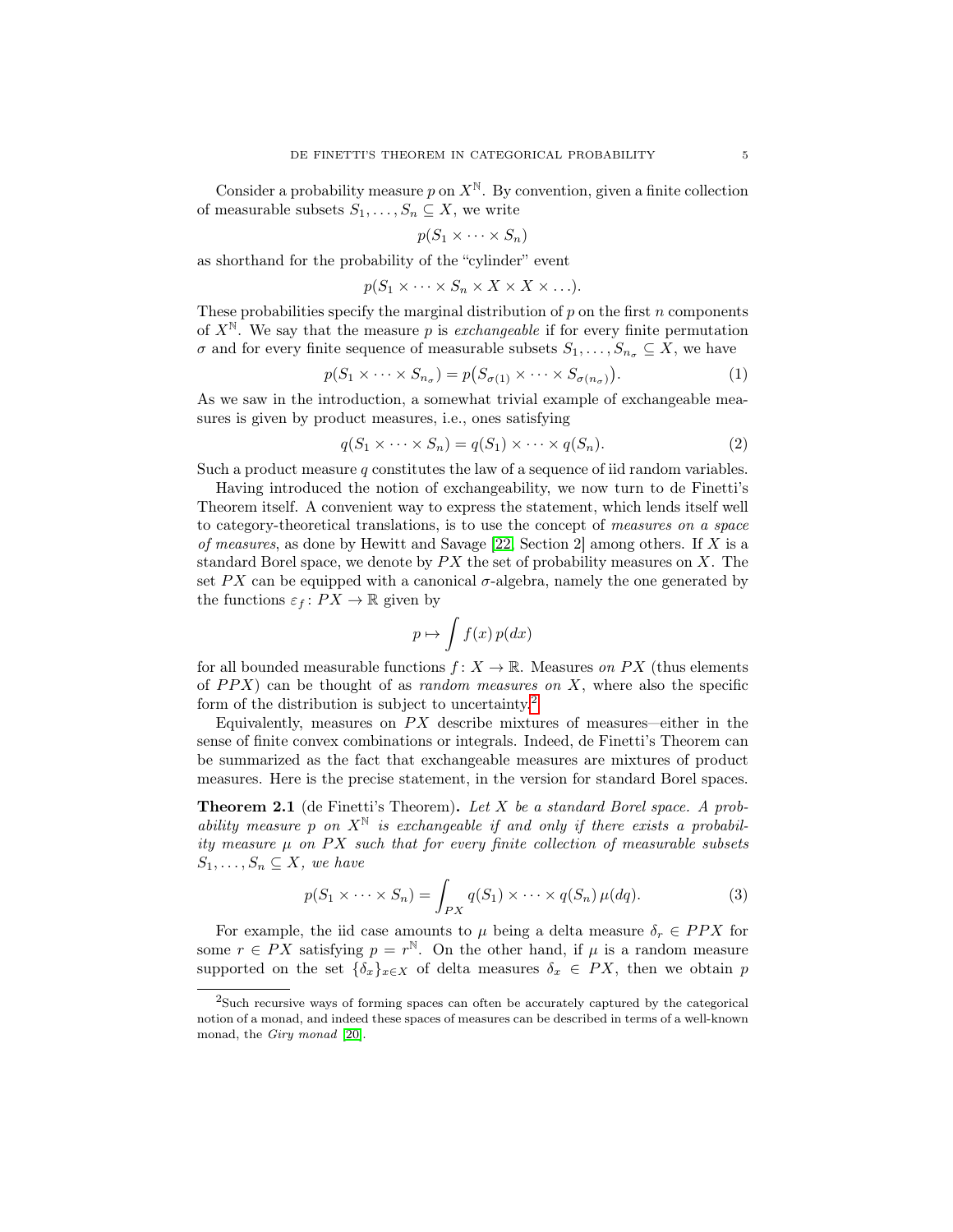<span id="page-6-1"></span>supported on the diagonal—i.e., the set of constant sequences in  $X^{\mathbb{N}}$ . In other words, the associated exchangeable random variables are then perfectly correlated.

By convex analysis arguments, it can also be shown that given  $p$  as in Theo-rem [2.1,](#page-5-1) the measure  $\mu$  is uniquely determined. Note that the result due to Hewitt and Savage [\[22\]](#page-25-4) is more general than the one above, as it applies to Radon probability measures on arbitrary compact Hausdorff spaces. It includes the uniqueness of  $\mu$  as well.

#### 3. Markov Categories

<span id="page-6-0"></span>We now take a detour from the discussion of de Finetti's Theorem into the realm of Markov categories. All of the concepts defined in this section have been introduced in earlier works on categorical probability [\[7,](#page-24-6) [17,](#page-25-11) [19,](#page-25-12) [18\]](#page-25-13). Nevertheless, in the interest of a self-contained presentation, we recall the main points here in a slightly less formal way, referring to the existing literature for full technical detail.

As mentioned in the introduction, a Markov category is a category that comes with notions of parallel composition, swapping, copying, and discarding. The idea is that contexts in which one wants to model flow of information will generally satisfy these basic requirements and thus correspond to a Markov category. In particular, one would expect that any formalisation of classical probability theory does. However, there are also many Markov categories that have nothing to do with probability theory (see [\[17\]](#page-25-11)).

One of the simplest interesting examples to keep in mind is FinStoch, the category of finite sets and stochastic matrices. An object in FinStoch is a finite set, which can be interpreted as the set of possible values of a random variable. A morphism, say  $f: A \to X$ , assigns a probability measure on the finite set X to each element of the finite set A. It can thus be described as a stochastic matrix with entries  $f(x|a)$  indexed by  $a \in A$  and  $x \in X$ . Parallel composition of two stochastic maps,  $f: A \to X$  and  $g: B \to Y$ , is just their tensor product  $f \otimes g: A \otimes B \to X \otimes Y$ , where  $A \otimes B$  is the cartesian product of the underlying sets and one multiplies the probabilities in the formation of the tensor product. On the other hand, the sequential composition of  $f: A \to X$  and  $h: X \to Z$  to produce  $h \circ f: A \to Z$  is given by the usual matrix multiplication. In the context of stochastic maps, it is also known as the Chapman-Kolmogorov equation.

In the string diagrammatic notation that we make heavy use of, objects are depicted as 'wires', while morphisms are generally drawn as 'boxes', with their domain below and their codomain above the box depicted as incident wires. Parallel and sequential composition is depicted by



respectively.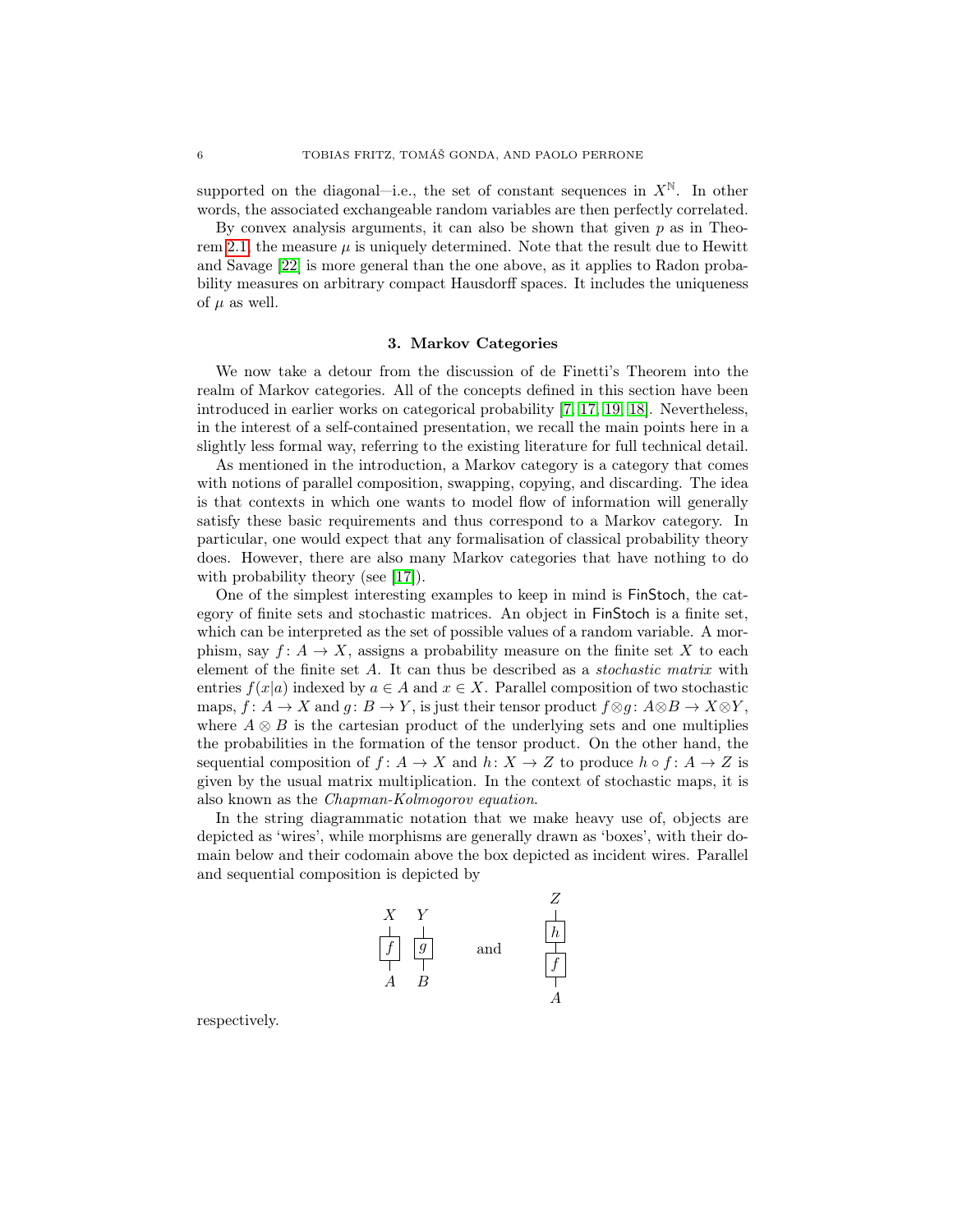<span id="page-7-1"></span>We depict morphisms  $m: I \to X$  from the monoidal unit as



with the interpretation being that they represent "random states". For example, in FinStoch these are the finitely supported probability measures, i.e. probability distributions.

Swapping  $X \otimes Y \to Y \otimes X$  is implemented by assigning to each pair  $(x, y) \in$  $X \times Y$  the delta distribution  $\delta_{(y,x)}$  on the pair  $(y, x) \in Y \times X$ . Diagrammatically, we depict such a swap as



Copying and discarding in FinStoch are likewise as one would expect. Specifically, copy<sub>X</sub>:  $X \to X \otimes X$  is a morphism that assigns, to each element x, the delta distribution  $\delta_{(x,x)}$  on the pair  $(x,x) \in X \otimes X$ . Discarding, del<sub>X</sub>:  $X \to I$ , is the stochastic map that corresponds to marginalization over  $X$ , where  $I$  denotes a fixed single-element set. Thus to each element of  $X$ , the stochastic map del<sub>X</sub> assigns the unique probability measure on I. Diagrammatically, we represent these maps as



 $X$ <br>where we implicitly make use of  $X \otimes I \cong X \cong I \otimes X$ , so that I need not be drawn explicitly.

Abstracting these properties along with corresponding compatibility requirements leads to the notion of Markov category. For a more detailed discussion of the definition and its formal aspects, we refer the reader to [\[17\]](#page-25-11).

Definition 3.1 (Markov category [\[17,](#page-25-11) Definition 2.1]). A Markov category C is a symmetric monoidal category where the monoidal unit object  $I$  is a ter-minal object,<sup>[3](#page-7-0)</sup> every object  $X \in \mathsf{C}$  is equipped with distinguished morphisms copy<sub>X</sub>:  $X \to X \otimes X$  and  $\text{del}_X : X \to I$  that make X into a commutative comonoid, and such that



holds for all  $X, Y \in \mathsf{C}$ .

<span id="page-7-0"></span><sup>&</sup>lt;sup>3</sup>This means that for every object X in C there is a *unique* morphism  $X \to I$ .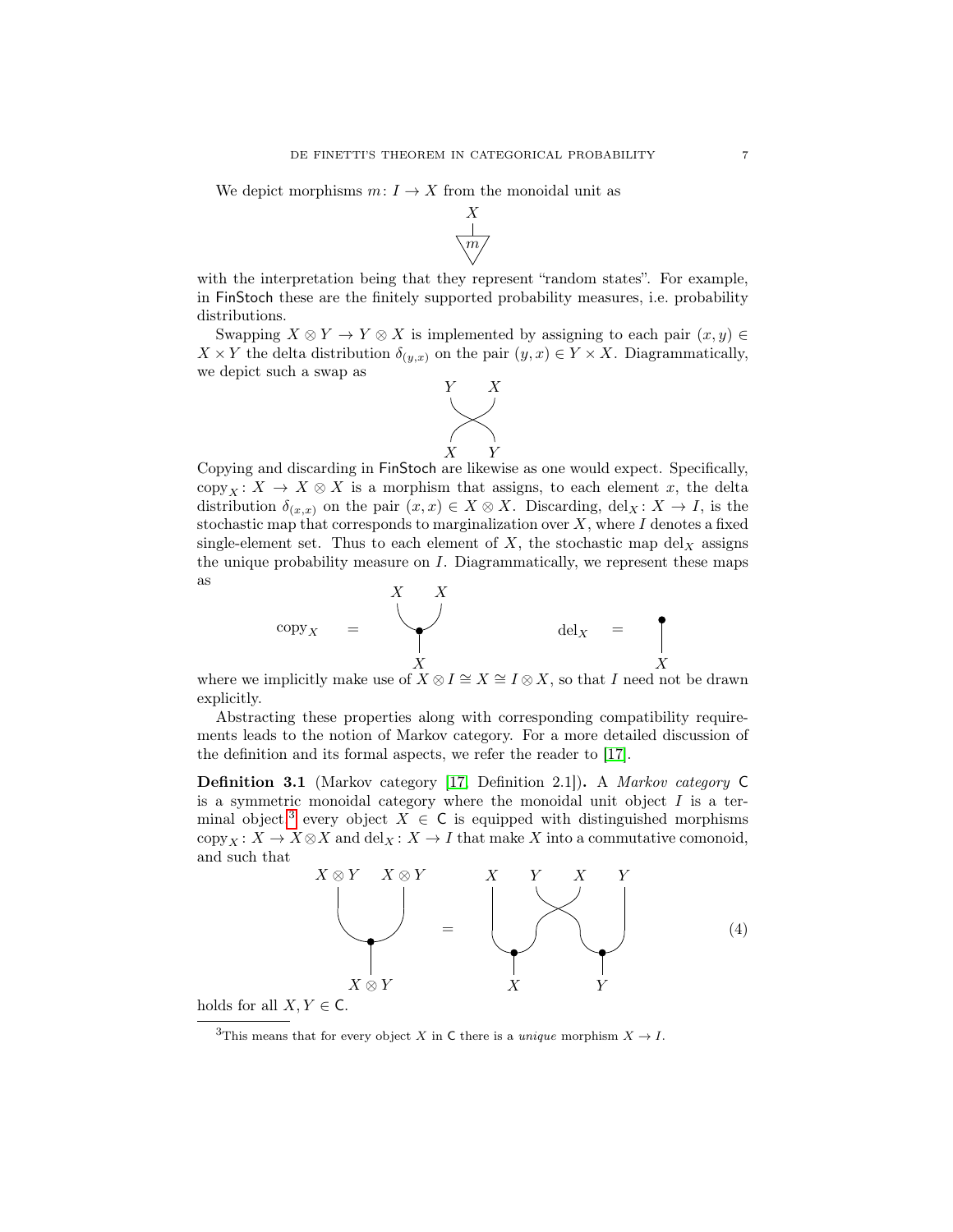<span id="page-8-2"></span>Example 3.2. As far as this paper is concerned, the most relevant example is that of BorelStoch, which is the category of standard Borel spaces and measurable Markov kernels. It extends the objects of FinStoch by including both countably infinite measurable spaces as well as those isomorphic to [0, 1] with its Borel  $\sigma$ algebra. Morphisms coincide with those of FinStoch on finite sets, but in general they are given by Markov kernels. That is, a morphism  $f: A \to X$  is specified by a family of probability measures  $f(\_a)$  over X, one for each  $a \in A$ , such that  $f(S|_n): A \to [0,1]$  is a measurable map for every measurable subset  $S \subseteq X$ . Sequential composition of Markov kernels  $f: A \to X$  and  $h: X \to Z$  is given by the Chapman-Kolmogorov equation as usual, which in our notation reads

$$
(h \circ f)(T|a) = \int_X h(T|x) f(dx|a)
$$
\n(5)

for every  $a \in A$  and every measurable  $T \subseteq Z$ . For more details, see [\[17,](#page-25-11) Section 4].

3.1. Conditionals. In the introduction, we mentioned that one of the ingredients in our synthetic proof of de Finetti's Theorem is the existence of conditional probability distributions. Let us make this more precise in the context of Markov categories. In FinStoch, given a stochastic matrix  $f: A \to X \otimes Y$  with entries  $f(x, y|a)$ , there is also a stochastic matrix  $f_{|X}(y|x, a)$  satisfying

<span id="page-8-0"></span>
$$
f_{|X}(y|x,a) = \frac{f(x,y|a)}{\sum_{y'} f(x,y'|a)}
$$
(6)

whenever the denominator  $\sum_{y'} f(x, y'|a)$  is non-zero, and taking arbitrary values otherwise. This gives the corresponding probability of  $Y = y$  given that A and X attain values a and x, respectively. Equation  $(6)$  can be viewed as a version of Bayes' Theorem. One can also characterize  $f_{|X}$  implicitly by

<span id="page-8-1"></span>
$$
f(x,y|a) = f_{|X}(y|x,a) \sum_{y'} f(x,y'|a)
$$
 (7)

which, unlike equation  $(6)$ , can be expressed in string diagrams.

**Definition 3.3** (conditionals [\[17,](#page-25-11) Definition 11.5]). Let  $f: A \rightarrow X \otimes Y$  be a morphism in a Markov category C. A morphism  $f_{|X}: X \otimes A \rightarrow Y$  in C is called a conditional of  $f$  with respect to  $X$  if the equation



holds. We say that  $C$  has conditionals if such a conditional exists for all morphisms  $f: A \to X \otimes Y$  for any objects  $A, X, Y$  in C.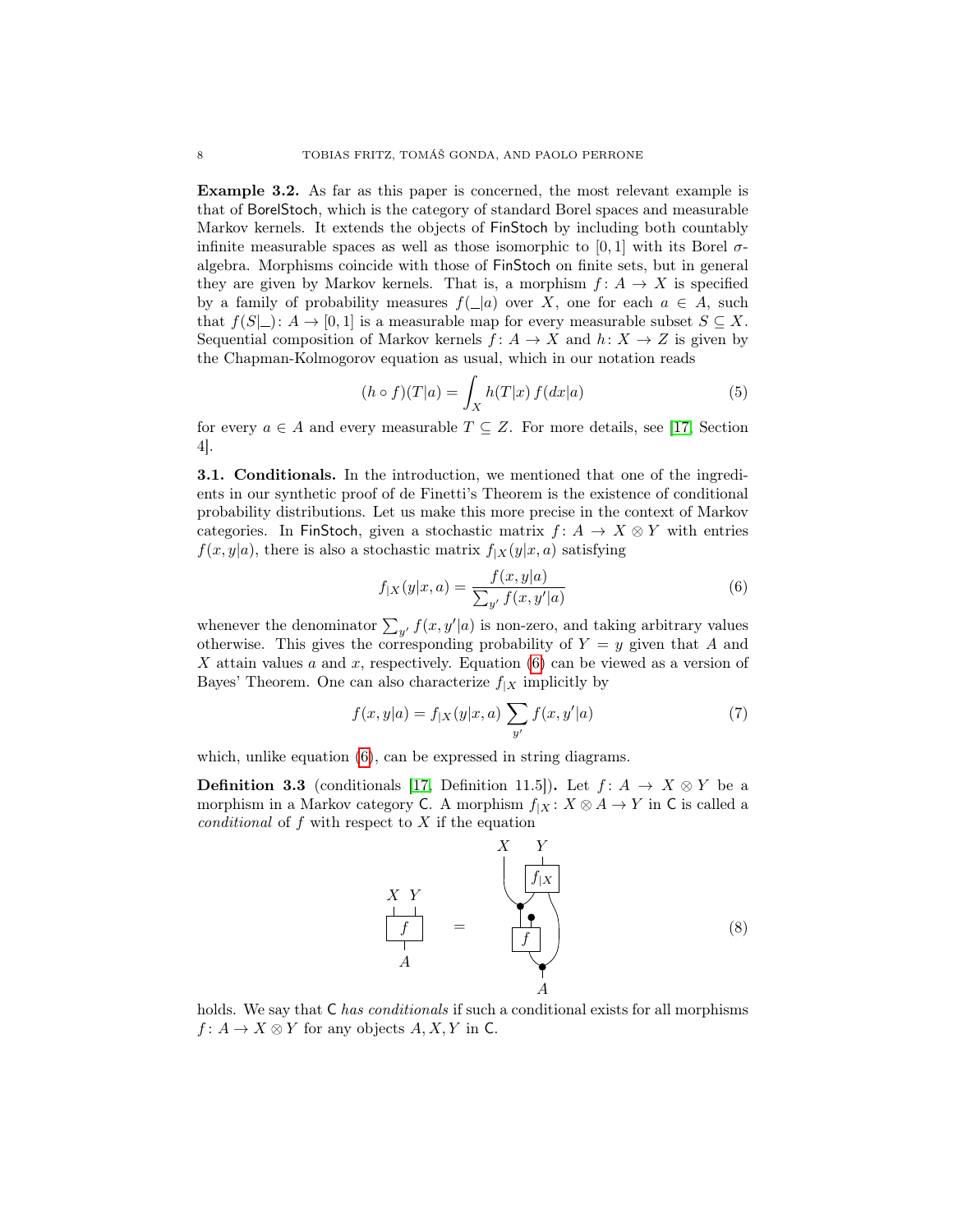<span id="page-9-1"></span>In BorelStoch, this amounts to the existence of regular conditional probabilities for measurable Markov kernels [\[18,](#page-25-13) Example 2.4].

As a special case of conditionals, we obtain a synthetic definition of a Bayesian inverse of  $f: A \to X$  with respect to a prior  $m: I \to A$ .

**Definition 3.4** (Bayesian inverse [\[7\]](#page-24-6)). Given two morphisms  $m: I \rightarrow A$  and  $f: A \to X$ , a *Bayesian inverse* of f with respect to m is a conditional of



with respect to X. Explicitly, it is a morphism  $f^{\dagger}: X \to A$  satisfying



For example in FinStoch, such a Bayesian inverse  $f^{\dagger}$ :  $X \to A$  satisfies

$$
f^{\dagger}(a|x) \sum_{a'} f(x|a') m(a') = f(x|a) m(a)
$$
 (11)

In general, one should keep in mind that even though we denote a Bayesian inverse of f by  $f^{\dagger}$ , it does depend non-trivially on the prior m. Moreover, conditionals and Bayesian inverses are generally not unique when they exist. In FinStoch, this is because  $f_{|X}(y|x, a)$  is arbitrary whenever  $\sum_{y} f(x, y|a) = 0$  in equation [\(7\)](#page-8-1). However, one can show that conditionals (and therefore also Bayesian inverses) are unique up to almost sure equality [\[17,](#page-25-11) Proposition 13.6].

**Definition 3.5** (a.s.-equality [\[7\]](#page-24-6)). Given  $m: \Theta \to A$ , we say that  $f, g: A \to X$  are m-almost surely equal, denoted by  $f =_{m-\text{a.s.}} g$ , if we have

<span id="page-9-0"></span>

We can interpret equation [\(12\)](#page-9-0) as saying that  $f$  and  $g$  can only differ for events that are deemed irrelevant by  $m$ . For example, in BorelStoch,  $f$  and  $g$  are  $m$ -a.s.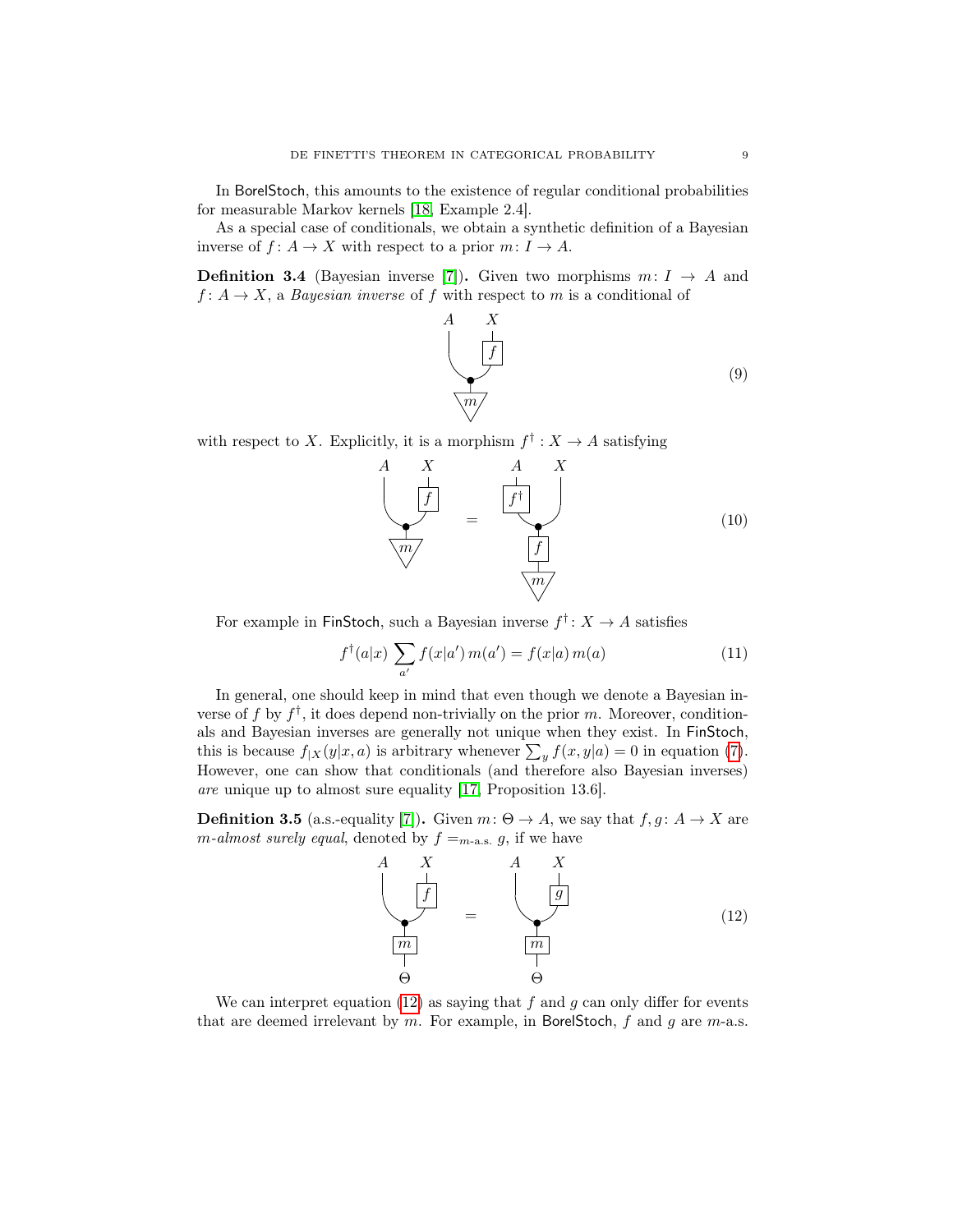<span id="page-10-2"></span>equal if and only if they are equal with probability 1 for every value of  $\Theta$ , i.e. if and only if

$$
\int_{S} f(T|a) m(da|\theta) = \int_{S} g(T|a) m(da|\theta)
$$
\n(13)

holds for all  $\theta \in \Theta$  and for all measurable subsets S of A and T of X respectively.

3.2. Representability. Second on our list of proof ingredients is the ability to express a space of distributions on an object in a Markov category C as an object in C itself. For example, given an object  $X = \{0,1\}$  in BorelStoch, we would like there be an object  $PX$  isomorphic to [0, 1] whose elements are themselves probability distributions over X. Indeed, BorelStoch allows for such a construction [\[18,](#page-25-13) Example 3.19]. However, this is not the case for FinStoch of course since  $PX$ cannot be a finite set.

Before stating the general definition of  $PX$  more formally, we need to address the question of how to refer to "elements" of an object in a Markov category. After all, the objects do not come equipped with any underlying set a priori. In FinStoch, we can identify the finite set X with those morphisms  $I \to X$  that are delta distributions. That is, they are morphisms describing no randomness—the deterministic ones. More generally, deterministic morphisms in FinStoch are the  $\{0, 1\}$ -valued stochastic matrices. Intuitively, a deterministic  $f$  can be characterized by the fact that applying it to two independent copies of its input is guaranteed to result in the same pair of output values as applying  $f$  directly to the input and copying its output.

<span id="page-10-1"></span>**Definition 3.6** (deterministic morphism [\[17,](#page-25-11) Definition 10.1]). Let  $f: A \rightarrow X$  be a morphism in  $C$ . We say that  $f$  is *deterministic* if it satisfies:

<span id="page-10-0"></span>

The subcategory of C that consists of its deterministic morphisms is denoted by  $C_{\det}$ .

Indeed, condition [\(14\)](#page-10-0) fails for every stochastic matrix that is not  $\{0, 1\}$ -valued. Besides deterministic morphisms, we will also make use of the concept of  $m$ -almost surely deterministic ones.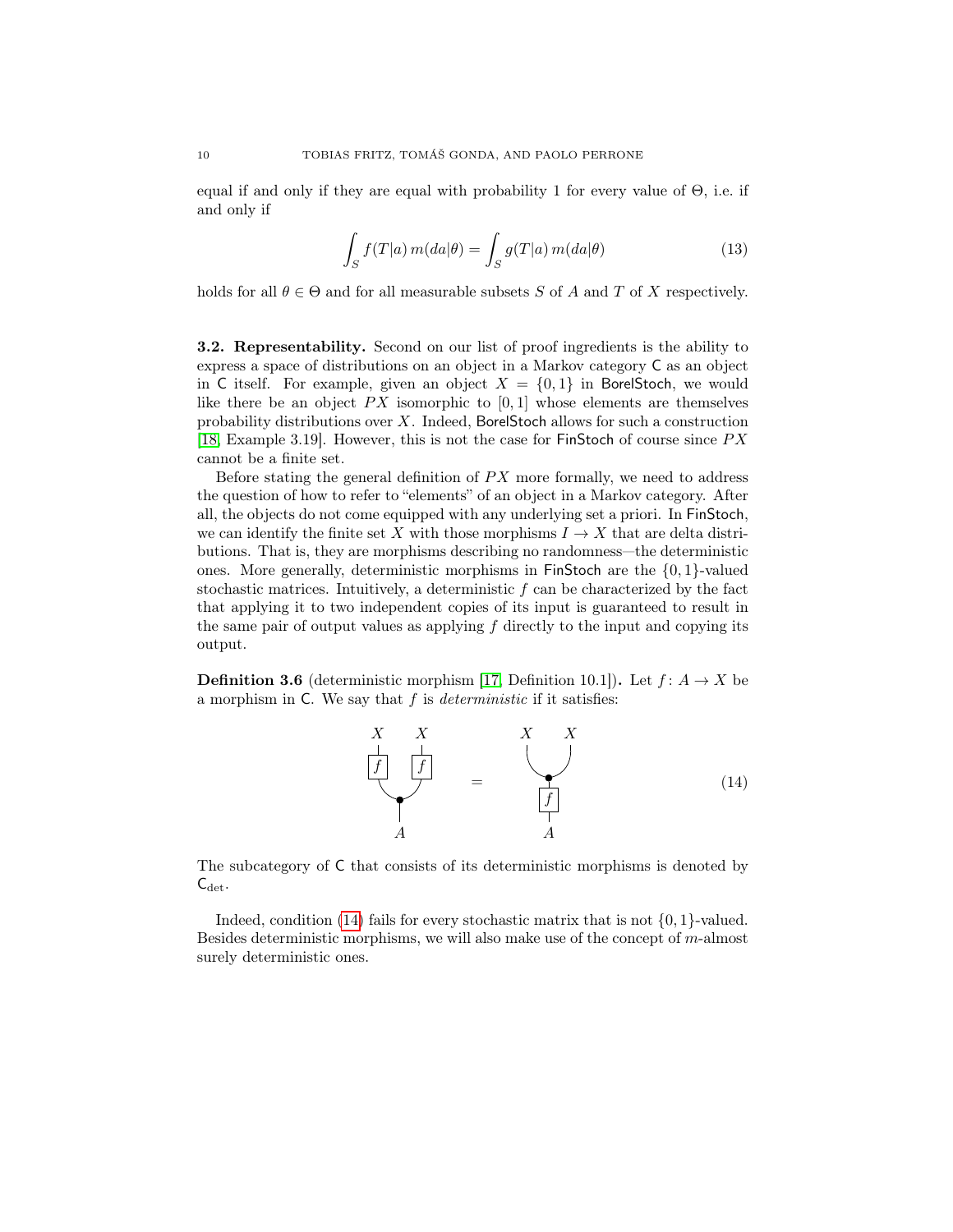<span id="page-11-3"></span>Definition 3.7 (a.s.-deterministic morphism [\[17,](#page-25-11) Definition 13.11]). A morphism f in  $\mathsf C$  is *m*-almost surely deterministic if it satisfies:



Given Definition [3.6,](#page-10-1) we thus identify "elements" of the hypothetical space of distributions PX with deterministic morphisms  $I \rightarrow PX$ . In order for these to faithfully represent probability distributions on  $X$  (and nothing else), in the general categorical setting we therefore require there to be a bijection between  $C(I, X)$  and  $C_{\text{det}}(I, PX)$ . Extending this requirement to morphisms with arbitrary domain A, which is expected to hold by the same reasoning, leads to the definition of distribution objects.

Definition 3.8 (representable Markov category [\[18,](#page-25-13) Definition 3.7]). Given an object  $X$  in a Markov category  $C$ , a *distribution object* for  $X$  is an object  $PX$ together with natural bijections<sup>[4](#page-11-0)</sup>

<span id="page-11-1"></span>
$$
C(A, X) \cong C_{\det}(A, PX) \tag{16}
$$

between morphisms into  $X$  and deterministic morphisms into  $PX$ . Given any morphism  $f: A \to X$ , we denote by  $f^{\sharp}: A \to PX$  its counterpart under this bijective correspondence. We say that C is representable if every object of C has a distribution object.

It turns out that a slightly stronger version of representability is needed in the synthetic proof of de Finetti's Theorem. In particular, we require that the identification from [\(16\)](#page-11-1) is compatible with a.s.-equality in the following sense.

<span id="page-11-2"></span>Definition 3.9 (a.s.-compatible representability [\[18,](#page-25-13) Definition 3.18]). A representable Markov category C is called a.s.-compatibly representable if we have



for all  $m: \Theta \rightarrow A$  and all  $f, g$  as indicated.

For example, BorelStoch is a.s.-compatibly representable [\[18,](#page-25-13) Example 3.19].

If we set  $A = PX$  in bijection [\(16\)](#page-11-1), we get a correspondence between deterministic morphisms  $PX \to PX$  and generic morphisms  $PX \to X$ . The identity

<span id="page-11-0"></span><sup>&</sup>lt;sup>4</sup>The bijections being *natural* refers to the property that the functions instantiating them for different choices of A make up the components of a [natural isomorphism.](https://ncatlab.org/nlab/show/natural+isomorphism)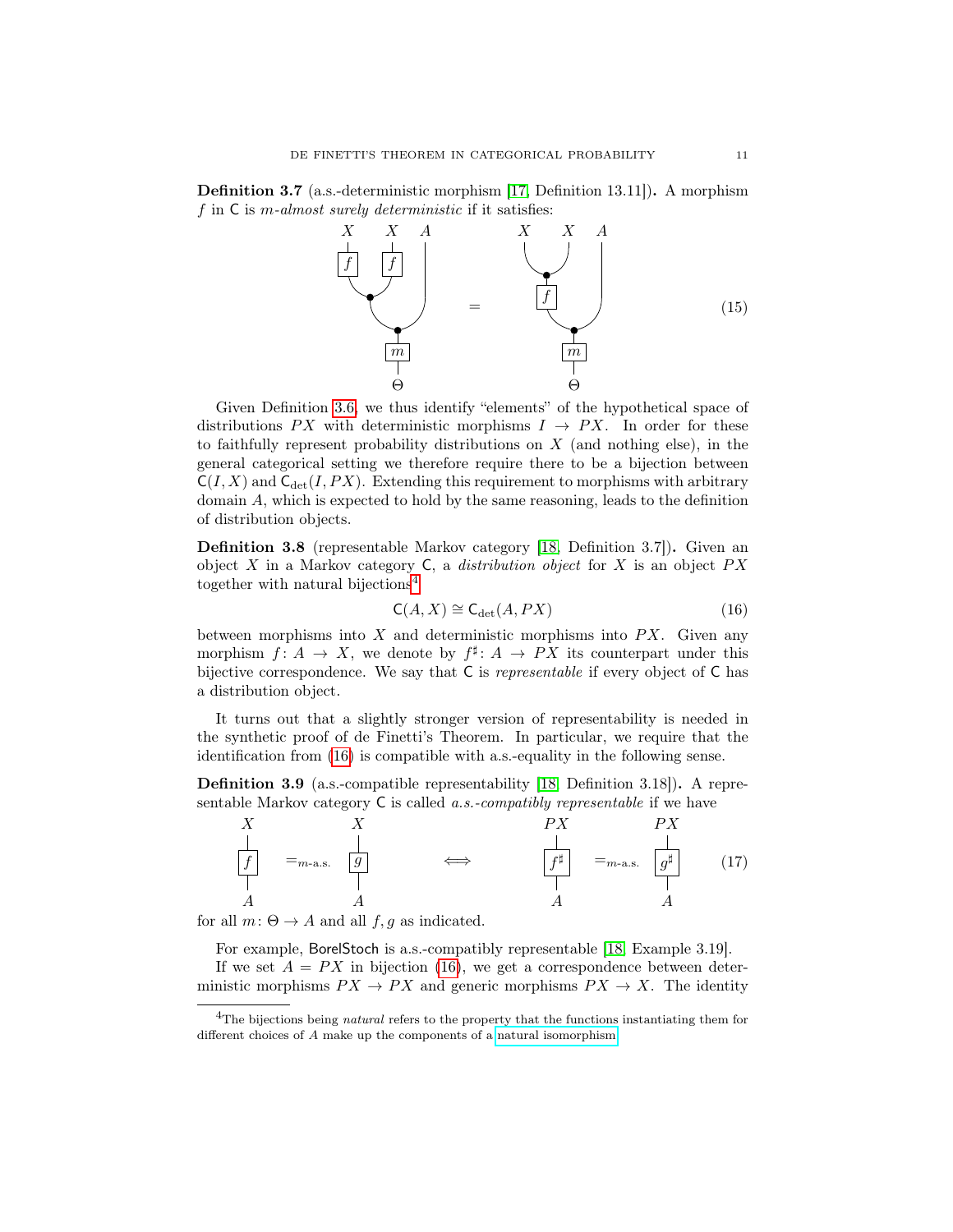<span id="page-12-1"></span>on PX corresponds to a map  $PX \to X$  which we denote by samp, and which we can think of as taking a probability distribution  $p$  on  $X$  and returning a random element of  $X$  distributed according to  $p$  (hence, "sampling" from  $p$ ). In BorelStoch, for instance, for every  $p \in PX$  and every measurable  $S \subseteq X$  we have

$$
\textsf{sample}(S|p) = p(S). \tag{18}
$$

By naturality of the bijection [\(16\)](#page-11-1), for each morphism  $f: A \rightarrow X$  we have that  $f = \textsf{sample} \circ f^{\sharp}$  holds. For more details on this, see [\[18,](#page-25-13) Section 3].

3.3. Infinite Products. The third and last ingredient that we need in the proof of our synthetic de Finetti's Theorem is the ability to construct countable products of objects. Once again we would not expect FinStoch to allow those, since its objects are merely finite sets, but BorelStoch does [\[19,](#page-25-12) Example 3.6]. The relevant definition is that of Kolmogorov products introduced in [\[19\]](#page-25-12) in the context of  $0/1$ laws for Markov categories.

Given a hypothetical object  $X^{\mathbb{N}}$  describing the product of countably many copies of X, every probability measure  $f: I \to X^{\mathbb{N}}$  should give rise to a corresponding measure  $f_F: I \to X^F$  for each finite subset  $F \subseteq \mathbb{N}$ . Intuitively,  $f_F$  is given by marginalizing over those copies of  $X$  indexed by the set complement of F. Therefore, we might expect there to be a corresponding deterministic morphism  $\pi_F \colon X^{\mathbb{N}} \to X^{\overline{F}}$ , which gives  $f_F$  when composed with f. Conversely, the Kolmogorov extension theorem suggests that one can reconstruct  $f$  uniquely from its family of finite marginals  $(f_F)$ , provided that these are suitably compatible. That is to say, if  $F' \subseteq F$  is a further subset, then one can obtain  $f_{F'}$  from  $f_F$  by marginalizing over the extraneous copies of  $X$ . Under this condition, there should be a unique f such that  $f_F = \pi_F \circ f$  for all F.

The idea underlying Kolmogorov products is to turn these properties that one would expect from a countable product into a definition of a meaningful product of infinitely many objects in any Markov category. However, besides merely morphisms of type  $I \to X^{\mathbb{N}}$ , we also require similar properties of those with a non-trivial domain  $A$  and an additional codomain  $Y$  that could be correlated with  $X^{\mathbb{N}}.$ 

<span id="page-12-0"></span>**Definition 3.10** (Kolmogorov powers [\[19,](#page-25-12) Definition 4.1]). Given an object  $X$ in a Markov category C, consider an object  $X^{\mathbb{N}}$  of C such that there is a natural bijection between

- morphisms f in  $C(A, X^{\mathbb{N}} \otimes Y)$  and
- families  $(f_F: A \to X^F \otimes Y)$  of morphisms indexed by finite subsets F of N that are compatible in the sense that whenever  $F'$  is a subset of  $F$ , we have

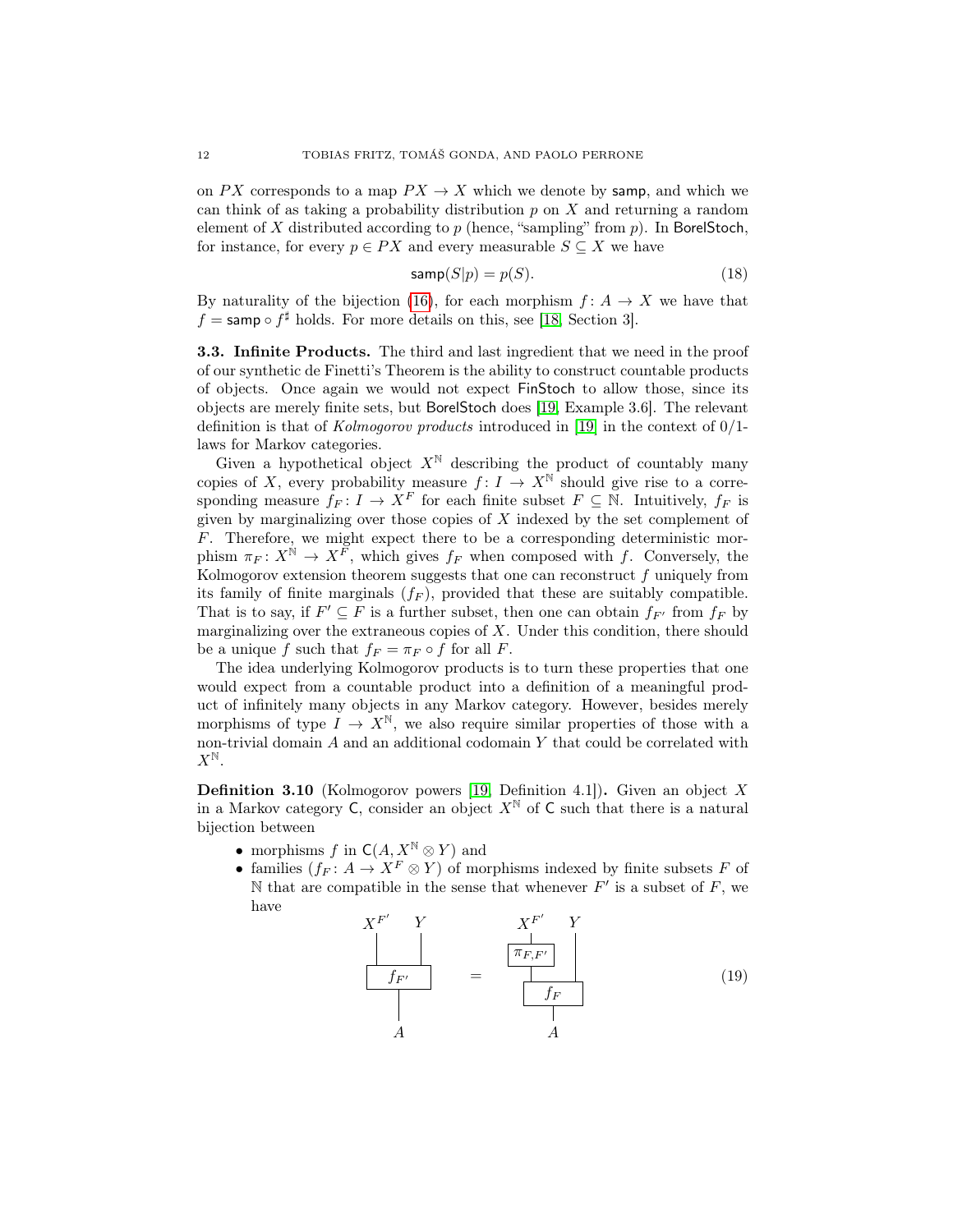<span id="page-13-1"></span>where  $\pi_{F,F'} : X^F \to X^{F'}$  acts as the identity on  $X^{F'}$  and applies  $\text{del}_X$  to each of the remaining factors,

for all objects A and Y of C. If every morphism in the family  $(f_F)$  corresponding to the case of  $Y = I$ ,  $A = X^{\mathbb{N}}$ , and  $f = id_{X^{\mathbb{N}}}$  is deterministic, then  $X^{\mathbb{N}}$  is termed a countable Kolmogorov power of X.

For example, Kolmogorov's extension theorem (in the countable case) states that countable Kolmogorov powers exist in BorelStoch [\[19,](#page-25-12) Example 3.6].

Note that the family of morphisms that corresponds to id:  $X^{\mathbb{N}} \to X^{\mathbb{N}}$  under the prescribed bijection is given by the "infinite marginalization maps"  $\pi_F : X^{\mathbb{N}} \to X^F$ mentioned before, which play the role of product projections.

If the Kolmogorov powers  $X^{\mathbb{N}}$  and  $Y^{\mathbb{N}}$  exist for two objects X and Y, then for any morphism  $f: X \to Y$  we get a canonical morphism  $X^{\mathbb{N}} \to Y^{\mathbb{N}}$  as follows. First, for each finite subset  $F \subset \mathbb{N}$  we form the map  $f^F: X^F \to Y^F$  as usual. The family of compositions

$$
X^{\mathbb{N}} \xrightarrow{\pi_F} X^F \xrightarrow{f^F} Y^F
$$

for each  $F$ , by the bijection of Definition [3.10,](#page-12-0) corresponds to a unique morphism  $X^{\mathbb{N}} \to Y^{\mathbb{N}}$ . We denote this morphism by  $f^{\mathbb{N}}$ .

Although the original definition in [\[19\]](#page-25-12) defines Kolmogorov products of any arbitrarily large family of objects, in the present context we limit ourselves to countable powers of one and the same object, since this is all we need for de Finetti's Theorem.

In the following sections, we use double wires in order to distinguish an object that is a countable Kolmogorov power (such as  $X^{\mathbb{N}}$ ) from a generic object of a Markov category (such as  $X$ ) depicted by a single wire. See equation [\(20\)](#page-14-1) for example. At times, we also use three dots to indicate a countable Kolmogorov power, such as in equation [\(21\)](#page-14-2). The latter notation is motivated by the fact that a countable Kolmogorov power  $f^{\mathbb{N}}$  of a morphism f can be informally viewed as a countable number of parallel morphisms, each given by  $f$ .

#### 4. De Finetti's Theorem for Markov Categories

<span id="page-13-0"></span>Suppose that a Markov category C has countable Kolmogorov powers. We can then express what it means for a morphism with a countable power  $X^{\mathbb{N}}$  as codomain to be exchangeable. Note that for any injective function  $i: \mathbb{N} \to \mathbb{N}$  (and in particular for any permutation) we can define a morphism  $X^i: X^{\mathbb{N}} \to X^{\mathbb{N}}$  that maps the *n*-th component in  $X^{\mathbb{N}}$  to

• the  $i^{-1}(n)$ -th component of  $X^{\mathbb{N}}$  whenever n is in the image of i, and

• discards it otherwise.

The construction of  $X^i$  is by the definition of  $X^{\mathbb{N}}$  as the Kolmogorov power of X. That is,  $X^i$  corresponds to the family of morphisms  $(X_F^i: X^{\mathbb{N}} \to X^F)$  as in Defini-tion [3.10,](#page-12-0) where  $X_F^i$  is the composite of the product projection  $\pi_{i(F)}: X^{\mathbb{N}} \to X^{i(F)}$ with the canonical isomorphism  $X^{i(F)} \cong X^F$  resulting from identifying the factors as prescribed by i.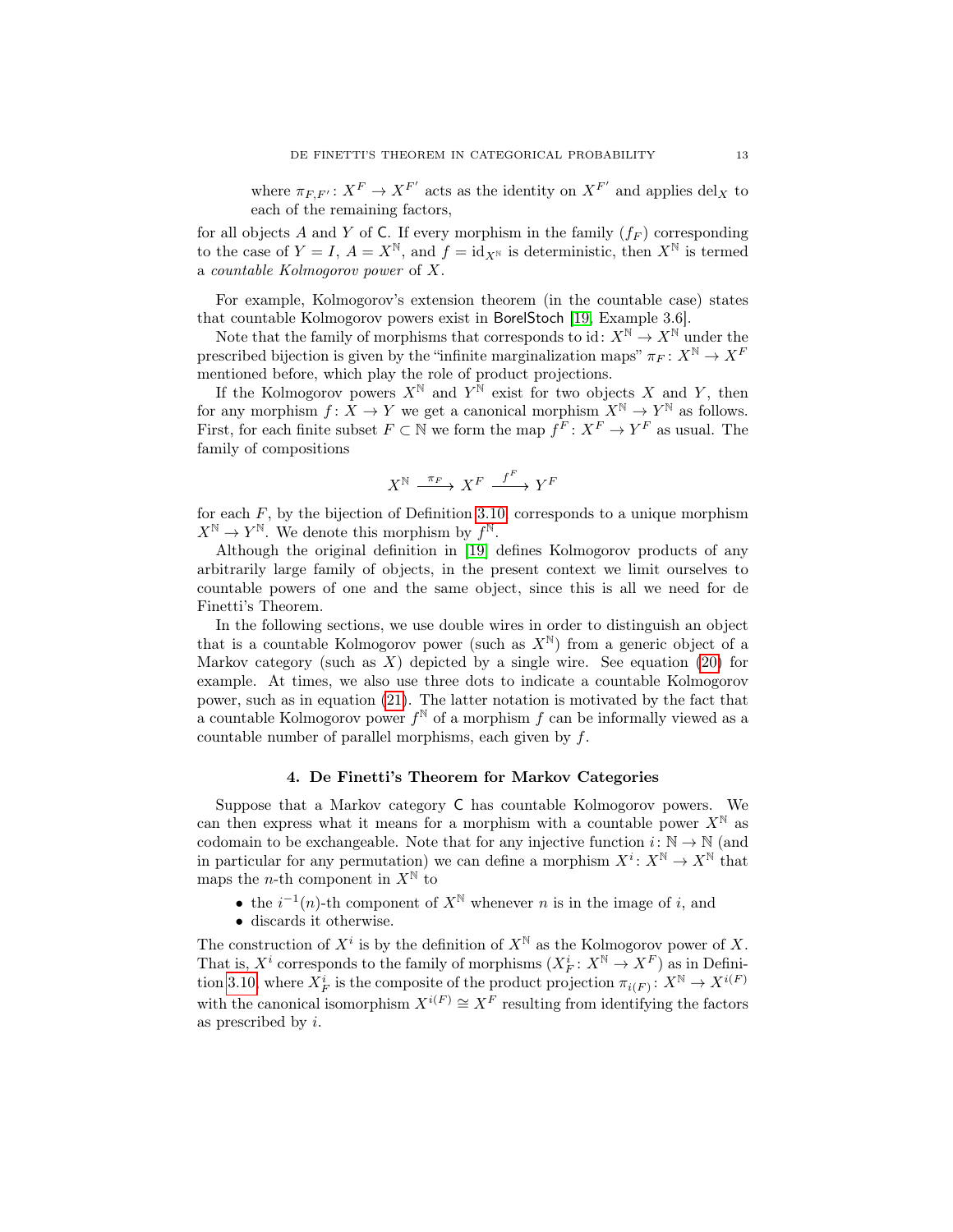<span id="page-14-6"></span>**Definition 4.1** (exchangeability). A morphism  $p: A \to X^{\mathbb{N}}$  is said to be exchangeable if it is invariant under finite permutations of the components of the Kolmogorov power  $X^{\mathbb{N}}$ . That is, we demand that for every finite permutation  $\sigma \colon \mathbb{N} \to \mathbb{N}$ , we have

<span id="page-14-1"></span>
$$
\frac{p}{p} = \frac{\frac{1}{X^{\sigma}}}{\left|\frac{p}{p}\right|} \tag{20}
$$

<span id="page-14-0"></span>Assumption 4.2. Unless stated otherwise, throughout the rest of this paper we assume that C is a Markov category that:

- (1) has conditionals,
- (2) is a.s.-compatibly representable, and
- (3) has countable Kolmogorov powers.

Note that Assumption [4.2](#page-14-0) implies, in particular, that for every object  $X$ , the space  $(PX)^{\mathbb{N}}$  exists, and is equipped with a copy map  $(PX)^{\mathbb{N}} \to (PX)^{\mathbb{N}} \otimes (PX)^{\mathbb{N}}$ .

Example 4.3. BorelStoch satisfies these assumptions. The relevant arguments can be found in [\[27,](#page-25-19) Theorem 1.25], [\[18,](#page-25-13) Example 3.19], and [\[19,](#page-25-12) Example 3.6] respectively.

<span id="page-14-3"></span>Theorem 4.4 (synthetic de Finetti's Theorem). Let C be a Markov category sat-isfying Assumption [4.2.](#page-14-0) Then a morphism p:  $A \to X^{\mathbb{N}}$  in C is exchangeable if and only if there is a morphism  $\mu: A \to PX$  such that we have

<span id="page-14-2"></span>

In particular, this result says that the outputs of  $p$  are conditionally independent and identically distributed. As we will see in the proof, the conditioning here is with respect to a synthetic version of the tail  $\sigma$ -algebra, thereby reproducing this classical aspect of de Finetti's Theorem as well. In fact, the proof uses an abstract version of the well-known result of measure-theoretic probability that the exchangeable  $\sigma$ -algebra and the tail  $\sigma$ -algebra coincide up to sets of measure zero [\[29,](#page-25-6) Corollary 12.18]. In the following synthetic version of this result, the role of these  $\sigma$ -algebras is played by all possible ways of "probing" joint distributions of  $X^{\mathbb{N}}$  by composing with a deterministic (or almost surely deterministic) morphism f.

<span id="page-14-4"></span>Proposition 4.5. Let C be a Markov category with conditionals and countable Kolmogorov powers. Let  $p: A \to X^{\mathbb{N}}$  be exchangeable, and suppose that  $f: X^{\mathbb{N}} \to Y$ is p-a.s. deterministic. Then the following are equivalent:

(1) Finite permutation invariance: For every finite permutation  $\sigma$ , we have

<span id="page-14-5"></span>
$$
f =_{p-a.s.} f \circ X^{\sigma}.
$$
 (22)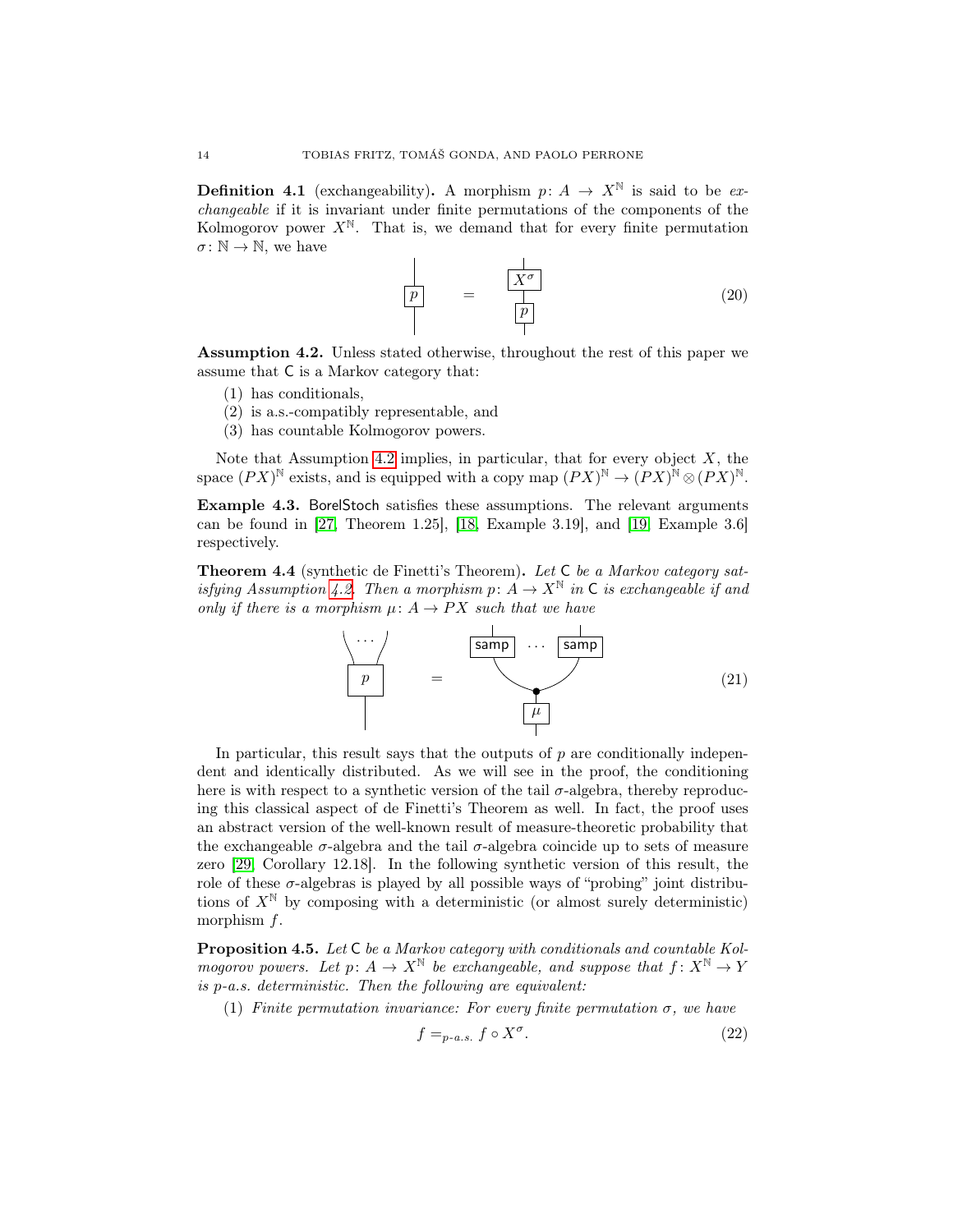<span id="page-15-1"></span>(2) Shift invariance: For the successor function  $s: \mathbb{N} \to \mathbb{N}$  mapping n to  $n+1$ , we have

<span id="page-15-0"></span>
$$
f =_{p-a.s.} f \circ X^s. \tag{23}
$$

The successor function can be equivalently defined as the inclusion of the second component in the coproduct decomposition  $\mathbb{N} \cong 1 + \mathbb{N}$  and we depict its action on the Kolmogorov power  $X^{\mathbb{N}}$  by either of the two following string diagrams:

$$
\begin{array}{c|c}\n\hline\nX^s & = & \n\end{array}
$$

This morphism effectively discards the first component of  $X^{\mathbb{N}}$ .

Remark 4.6. While Theorem [4.4](#page-14-3) captures the key part of de Finetti's Theorem characterizing exchangeable morphisms, we have not been able to prove that our assumptions imply the uniqueness of the "de Finetti measure"  $\mu$  in equation [\(21\)](#page-14-2). This property is often proven as part of classical versions of de Finetti's Theorem including the one of Hewitt and Savage for compact Hausdorff spaces [\[22\]](#page-25-4).

Here is how we can use Theorem [4.4](#page-14-3) to obtain the classical de Finetti's Theorem in the form of Theorem [2.1.](#page-5-1) First of all, we take as C the category BorelStoch, which satisfies the relevant assumptions. Moreover, since the usual statement is given for the case of probability measures as opposed to Markov kernels with nontrivial domain, it suffices to consider the case of  $A = I$ .

Then the left-hand side of equation [\(21\)](#page-14-2) instantiated in our case is an exchangeable probability measure on  $X^{\mathbb{N}}$  in the sense of Section [2.](#page-4-0) Theorem [4.4](#page-14-3) says that there exists a Markov kernel  $\mu: I \to PX$  (equivalently, a probability measure on  $PX$ ) such that p can be written as in the right-hand side of equation [\(21\)](#page-14-2). Evaluating this equation on a cylinder set corresponding to a sequence of measurable subsets  $S_1, \ldots, S_n$  of X gives

$$
p(S_1 \times \cdots \times S_n) = \int_{PX} \left( \prod_{i=1}^n \int_{PX} \operatorname{simp}(S_i|q_i) \right) \operatorname{copy}(dq_1 \otimes \cdots \otimes dq_n|q) \mu(dq)
$$
  
= 
$$
\int_{PX} \prod_{i=1}^n \operatorname{simp}(S_i|q) \mu(dq)
$$
  
= 
$$
\int_{PX} q(S_1) \times \cdots \times q(S_n) \mu(dq),
$$

where we used the fact that  $\textsf{sample}(S|q) = q(S)$ . Thus, Theorem [2.1](#page-5-1) follows from Theorem [4.4.](#page-14-3)

Similarly, here is how Proposition [4.5](#page-14-4) recovers the classical coincidence of exchangeable  $\sigma$ -algebra and tail  $\sigma$ -algebra up to null sets. In BorelStoch, a deterministic morphism  $f: X^{\mathbb{N}} \to \{0,1\}$  corresponds to an event in  $X^{\mathbb{N}}$ , and such f satisfies the shift invariance condition if and only if the corresponding event is, up to null sets, in the tail  $\sigma$ -algebra. Likewise, such f satisfies finite permutation invariance if and only if the event is, up to null sets, in the exchangeable  $\sigma$ -algebra.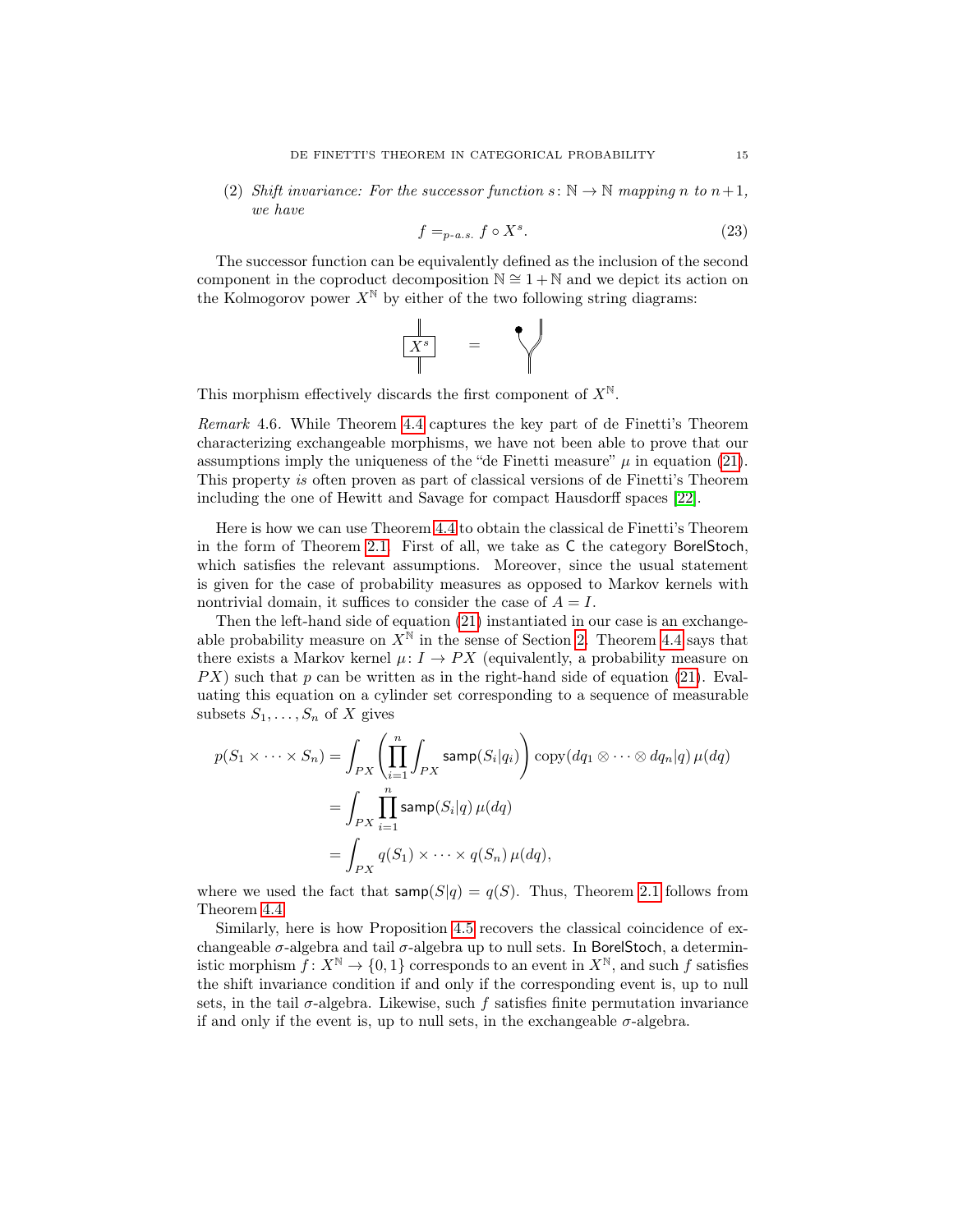<span id="page-16-3"></span>*Remark* 4.7. Note that by making the same argument with  $\tilde{A}$  an arbitrary standard Borel space, one obtains a parametric version of the classical Theorem [2.1.](#page-5-1) It says that if the exchangeable probability measure  $p$  depends measurably on a parameter, then  $\mu$  can also be chosen to depend measurably on the same parameter. This is the de Finetti theorem for exchangeable Markov kernels mentioned in the introduction.

Remark 4.8. It is conceivable that versions of de Finetti's Theorem applying to larger classes of spaces, such as the result of Hewitt and Savage for exchangeable Radon probability measures on compact Hausdorff spaces, can also be obtained from Theorem [4.4](#page-14-3) by instantiating it in a suitable Markov category. The recent results of Forré [\[16\]](#page-25-20) may be relevant here to establish the existence of conditionals.

#### 5. Diagrammatic Proof of de Finetti's Theorem

<span id="page-16-0"></span>The overall structure of the proof is presented in Figure [1.](#page-17-0) We first present a number of lemmas that may be useful in other contexts too. We assume throughout that we are in a Markov category C satisfying Assumption [4.2.](#page-14-0)

<span id="page-16-2"></span>**Lemma 5.1** (spreadability). Let  $p: A \to Y \otimes X^{\mathbb{N}}$  be exchangeable in the second factor. Then for every injective function  $i: \mathbb{N} \to \mathbb{N}$ , we also have

<span id="page-16-1"></span>

In the concrete setting of BorelStoch, this statement reads as follows in the case  $A = Y = I$ . Consider a probability measure  $p \in P(X^{\mathbb{N}})$  specifying an exchangeable joint distribution of infinitely many random variables. If we marginalize over the first component, then the resulting distribution is again  $p$ . In other words, if  $p$  is exchangeable, then it is also shift-invariant. More generally, even if we marginalize over any number of components whose indices are specified by the complement of the image of some injective function  $i: \mathbb{N} \to \mathbb{N}$ , the resulting distribution is still p. The same logic can be applied in the presence of a non-trivial covariate  $Y$  and parameter A, i.e. when p is a Markov kernel  $A \to Y \otimes X^{\mathbb{N}}$ .

The relevant argument was essentially already given in the proof of [\[19,](#page-25-12) Section 5], but we reproduce the argument here in the present more general context. Note that this works the same way for any other infinite set in place of  $\mathbb N$  (if the relevant Kolmogorov power exists).

*Proof.* Since  $X^{\mathbb{N}}$  is the Kolmogorov power of X, it suffices to prove equation [\(24\)](#page-16-1) after composition with each of the infinite marginalization maps  $\pi_F : X^{\mathbb{N}} \to X^{\overline{F}}$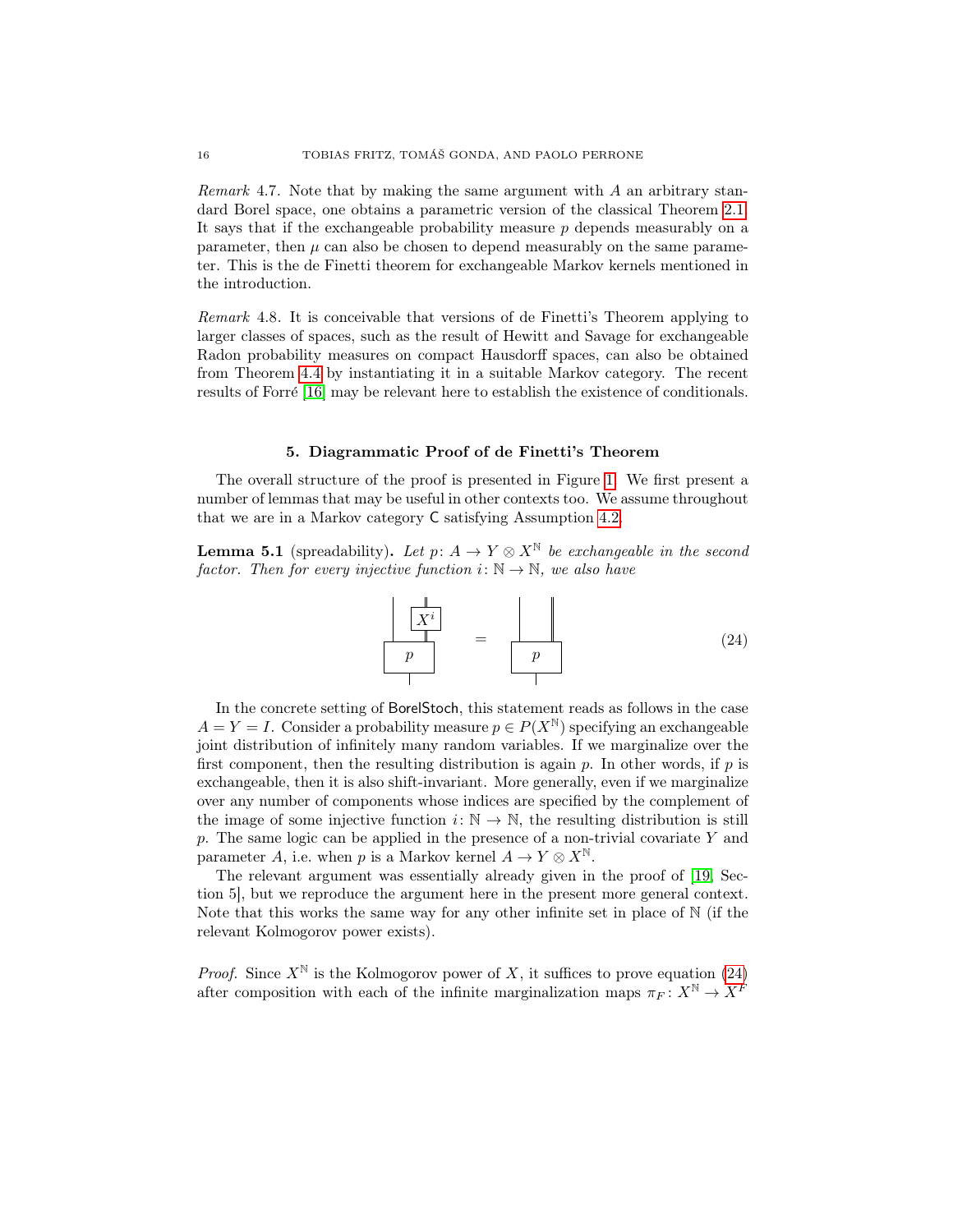<span id="page-17-1"></span>

<span id="page-17-0"></span>FIGURE 1. Overall structure of the proof of Theorem [4.4.](#page-14-3)

where  $F$  is a finite subset of  $N$  as before. That is, we need to prove

$$
\begin{array}{|c|c|}\n\hline\n\pi_F \\
\hline\nX^i \\
p\n\end{array} = \begin{array}{|c|c|}\n\hline\n\pi_F \\
\hline\n\pi_F \\
p\n\end{array} \tag{25}
$$

for each finite  $F \subseteq \mathbb{N}$ . For any given i and F, we can find a finite permutation  $\sigma: \mathbb{N} \to \mathbb{N}$  whose action on F coincides with that of i. By definitions of  $X^{\sigma}$  and  $X^i$ , this implies  $\pi_F \circ X^{\sigma} = \pi_F \circ X^i$ , and the claim now follows by the assumed finite permutation invariance.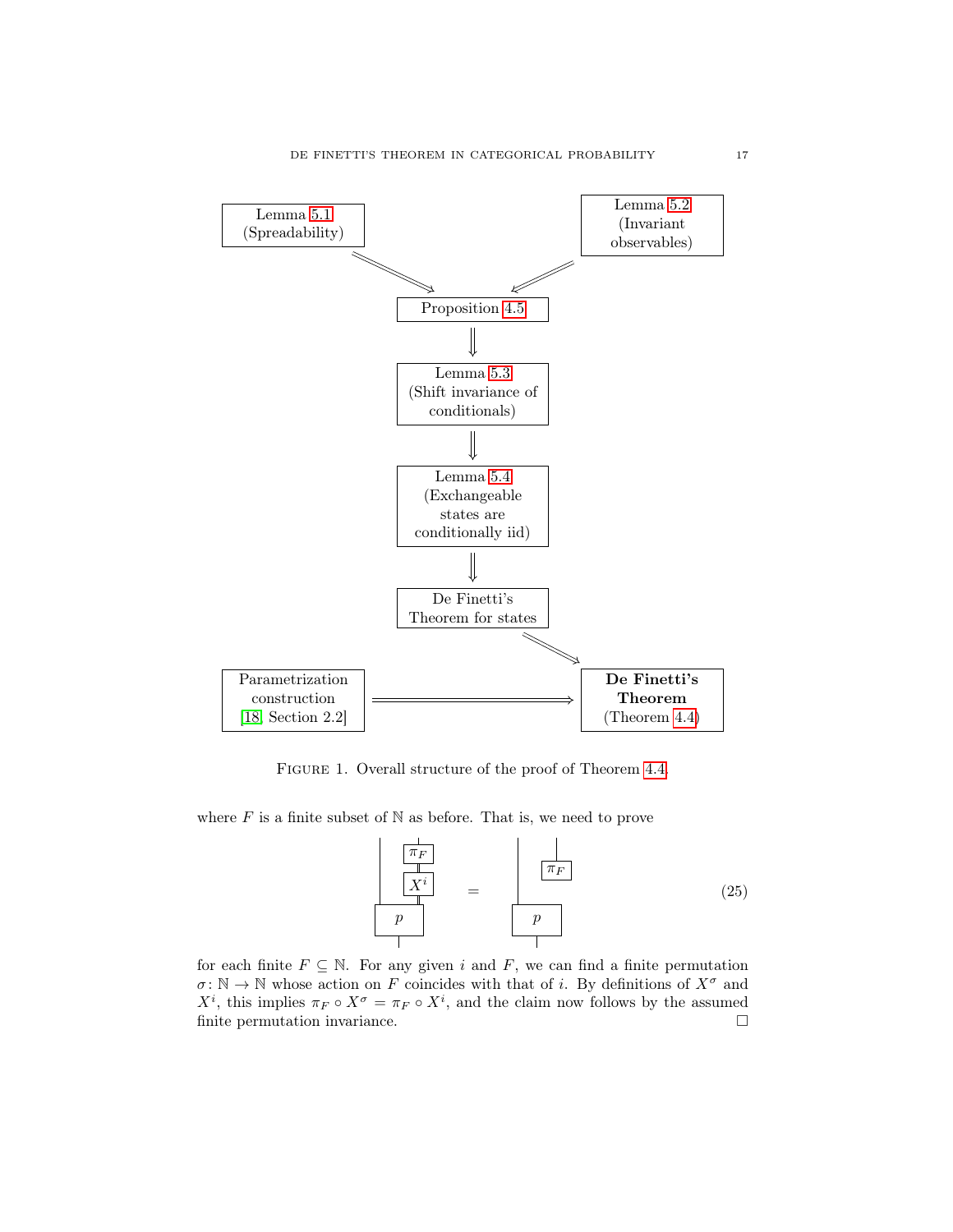<span id="page-18-2"></span>The next lemma can be thought of as a synthetic statement about stochastic dynamical systems where  $t: \Theta \to \Theta$  is the dynamics, p is an invariant probability measure, and  $f$  is an observable.

<span id="page-18-0"></span>**Lemma 5.2** (dynamically invariant observables). Let  $p: I \rightarrow \Theta$  and  $t: \Theta \rightarrow \Theta$ be two morphisms satisfying  $tp = p$ . If  $t^{\dagger}$  denotes a Bayesian inverse of t with respect to p, then every p-a.s. deterministic  $f: \Theta \to X$  satisfies

<span id="page-18-1"></span>f t † f f t =p-a.s. =⇒ =p-a.s. f (26)

Before presenting the proof, let us again instantiate this for the concrete case of BorelStoch, and in particular for  $X = \mathbb{R}$ . Consider a standard Borel probability space  $(\Theta, p)$  and a measure-preserving Markov kernel  $t: \Theta \to \Theta$ . A Bayesian inverse of t is Markov kernel  $t^{\dagger}$  satisfying

$$
\int_{S} t(T|\theta) p(d\theta) = \int_{T} t^{\dagger} (S|\theta) p(d\theta)
$$
\n(27)

for all measurable subsets  $S, T \subseteq \Theta$ . Lemma [5.2](#page-18-0) says that if a (deterministic) function  $f: \Theta \to \mathbb{R}$  satisfies

$$
f(\theta) = \int_{\Theta} f(\theta') \, t^{\dagger} (d\theta' | \theta), \tag{28}
$$

for *p*-almost every  $\theta$ , then it also satisfies

$$
f(\theta) = \int_{\Theta} f(\theta') \, t(d\theta'|\theta). \tag{29}
$$

for p-almost every  $\theta$ . By Lemma [5.2,](#page-18-0) if f is an observable invariant under the timereversed dynamics, then it is also preserved forward in time. One may therefore expect this result to have further relevance for a synthetic treatment of ergodic theory.

*Proof.* Using the definition of Bayesian inverses, the assumed  $tp = p$ , and the antecedent statement in implication [\(26\)](#page-18-1), we get



The claim now follows by [\[19,](#page-25-12) Lemma 5.5] whose proof, even if originally stated for deterministic f only, works just as well for  $p$ -a.s. deterministic f.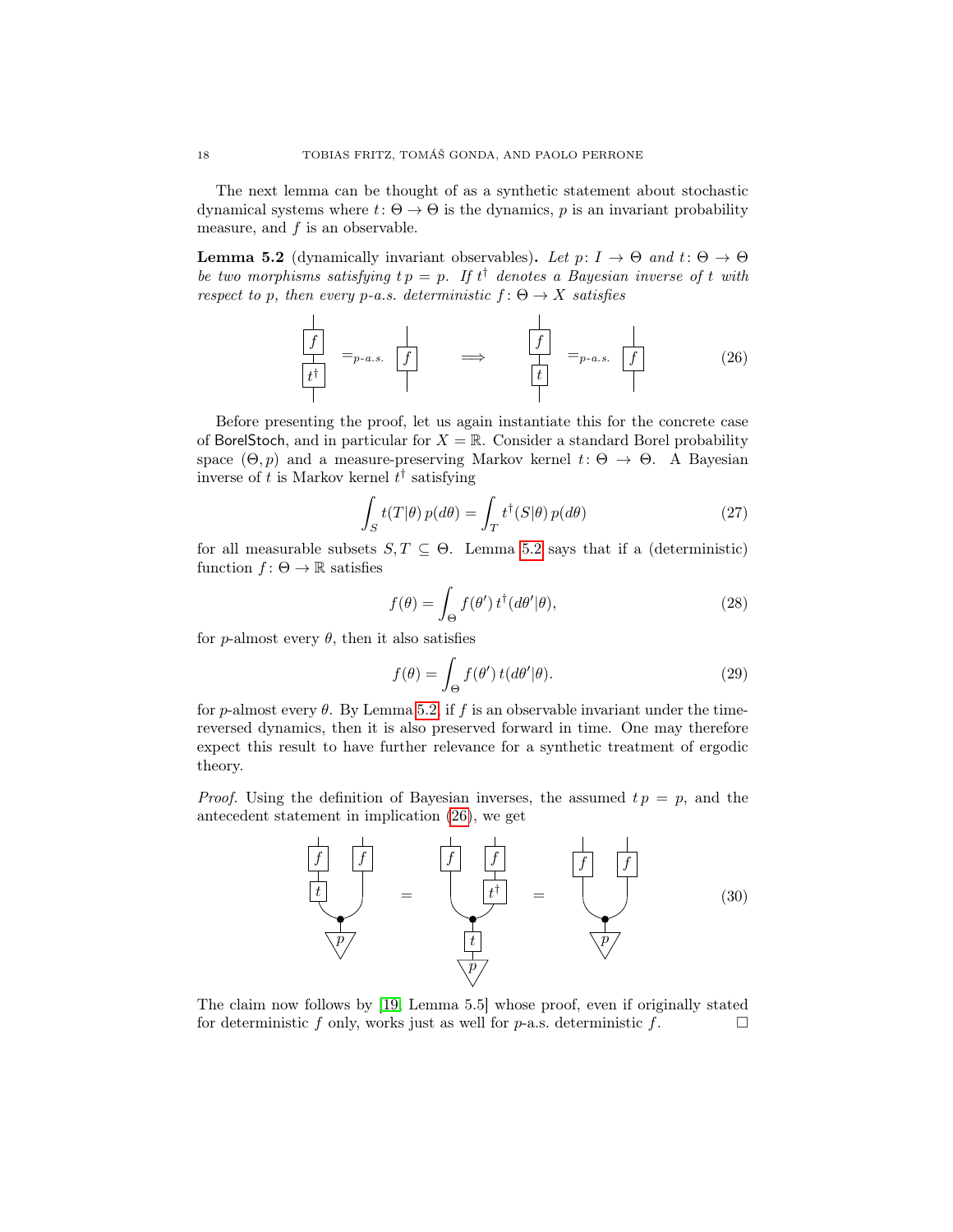We can present the proof of Proposition [4.5](#page-14-4) now. It is worth noting that neither Lemma [5.1](#page-16-2) nor Lemma [5.2](#page-18-0) use the assumption of representability of C. As expressed in the statement of Proposition [4.5,](#page-14-4) the following proof does not require representability either, even while making use of the previous two lemmas.

*Proof of Proposition [4.5.](#page-14-4)* Let us argue that shift invariance as expressed by equation [\(23\)](#page-15-0) implies finite permutation invariance as expressed by equation [\(22\)](#page-14-5). Indeed, for any finite permutation  $\sigma \colon \mathbb{N} \to \mathbb{N}$ , there is an integer  $n_{\sigma}$  beyond which all larger integers are fixed by  $\sigma$ . With  $s: \mathbb{N} \to \mathbb{N}$  denoting the successor func-tion introduced in the statement of Proposition [4.5,](#page-14-4) this entails  $\sigma \circ s^{n_{\sigma}} = s^{n_{\sigma}}$ . Therefore, we have

<span id="page-19-1"></span>
$$
(X^s)^{n_\sigma} \circ X^\sigma = (X^s)^{n_\sigma},\tag{31}
$$

where the morphism on the right-hand side effectively discards the first  $n_{\sigma}$  components of  $X^{\mathbb{N}}$ . Thus, assuming shift invariance of f, we can infer the permutation invariance as follows:

<span id="page-19-0"></span>

In particular, the first equality holds by exchangeability of p and because  $X^{\sigma^{-1}}$ is a Bayesian inverse of  $X^{\sigma}$ . The latter holds by virtue of the fact that  $X^{\sigma^{-1}}$ is deterministic and the inverse of  $X^{\sigma}$ . The second and fourth equations in [\(32\)](#page-19-0) correspond to shift invariance of f applied  $n<sub>\sigma</sub>$  times, while the third is analogous to the first in reverse, using equation [\(31\)](#page-19-1) in addition.

Conversely, let us now assume finite permutation invariance of  $f$  and show that it implies shift invariance. By the first equality of [\(32\)](#page-19-0), we have that the morphism

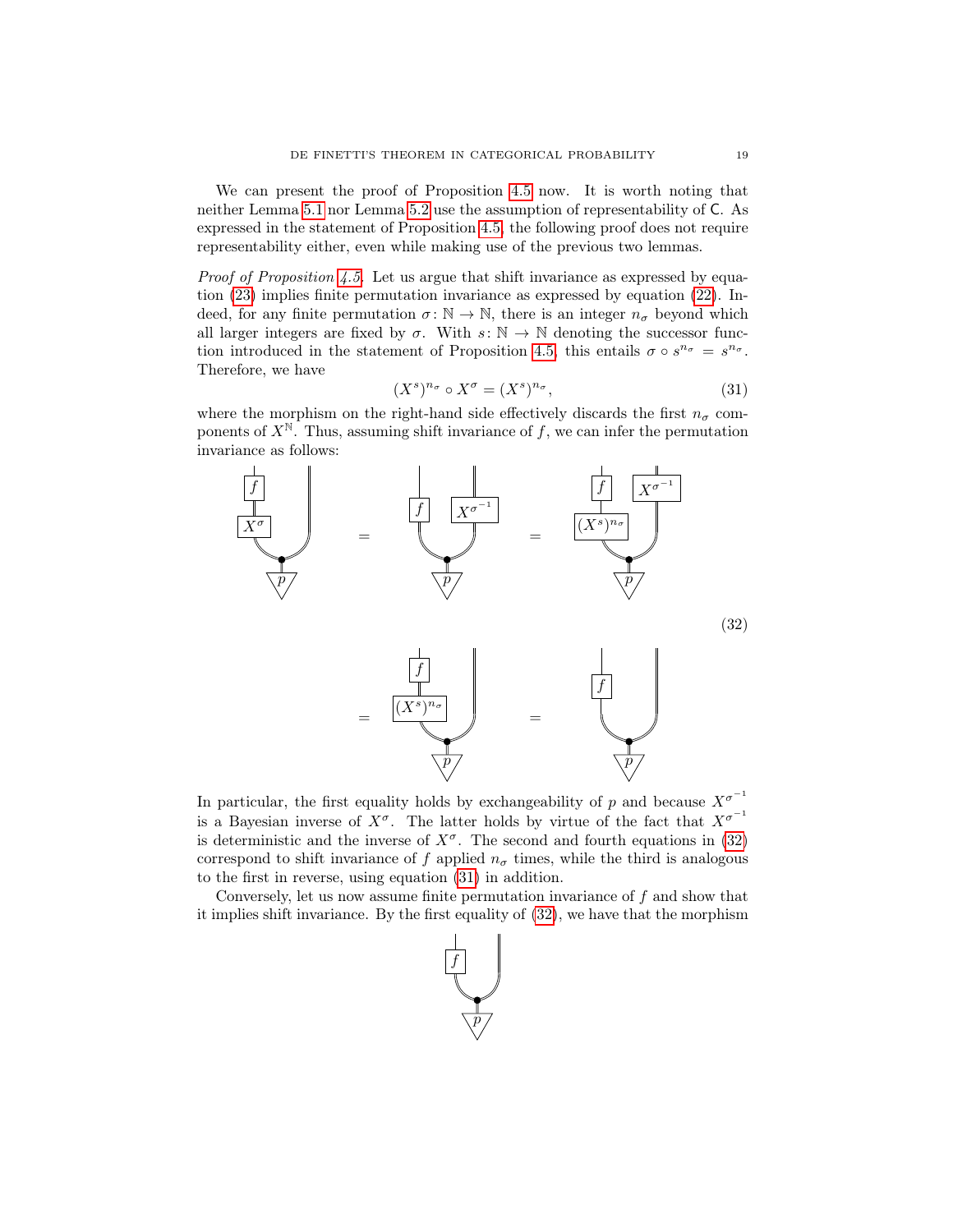is exchangeable in the second output. Therefore, by Lemma [5.1,](#page-16-2) we also obtain



By Lemma [5.2,](#page-18-0) this entails

$$
\begin{array}{|c|c|}\n\hline\nf & =_{p-\text{a.s.}} & \boxed{f} \\
\hline\n\end{array} \tag{34}
$$

which is what we wanted to prove.  $\hfill \square$ 

For a given exchangeable morphism  $p: I \to X^{\mathbb{N}}$ , we now consider a conditional  $p_{\text{tail}}: X^{\mathbb{N}} \to X$  of the first output given all others, which means that it satisfies the left equation in

<span id="page-20-1"></span>

while the right one follows by exchangeability of  $p$  and Lemma [5.1.](#page-16-2)

Such a tail conditional depends only on the tail of the product  $X^{\mathbb{N}}$  in the following sense.

<span id="page-20-0"></span>**Lemma 5.3** (shift invariance of the tail conditional). If  $p: I \to X^{\mathbb{N}}$  is exchangeable, then we have

$$
\boxed{\frac{p_{\text{tail}}}{p_{\text{tail}}}} =_{p-a.s.} \qquad \qquad \boxed{\frac{p_{\text{tail}}}{p_{\text{tail}}}}
$$
\n(36)

Here is what the statement looks like in BorelStoch. Let  $p$  be an exchangeable probability measure on  $X^N$ , and let  $p_{\text{[tail]}}$  be a (regular) conditional of the first component given the other ones. Denote a generic element of  $X^{\mathbb{N}}$  by  $(x_1, x_2, \dots)$ . Then for each measurable subset  $S \subseteq X,$  we have that

$$
p_{\text{[tail}}(S|x_1, x_2, \dots) = p_{\text{[tail}}(S|x_2, x_3, \dots) \tag{37}
$$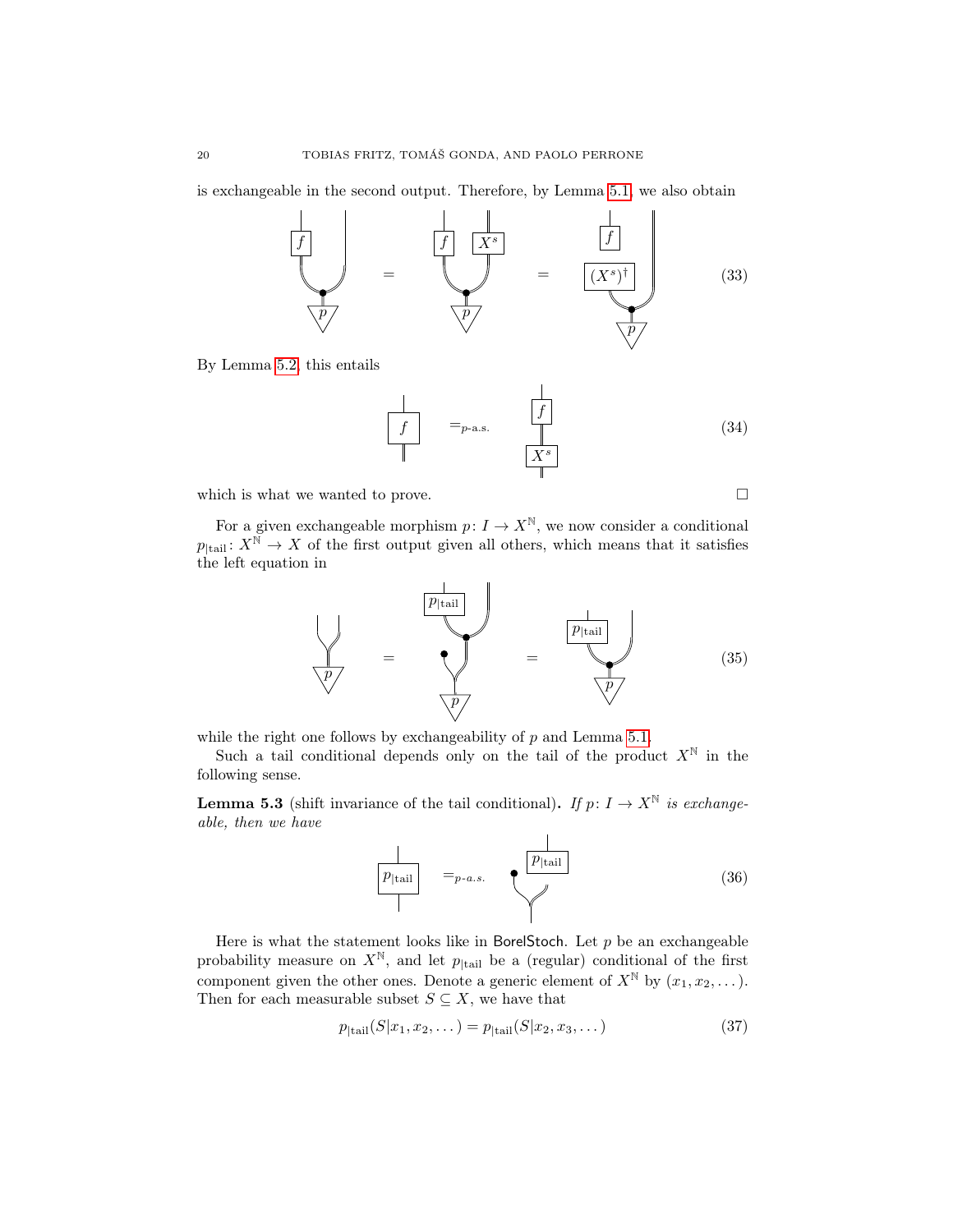holds for p-almost all sequences  $(x_1, x_2, ...) \in X^{\mathbb{N}}$ . Iterating this equation shows that  $p_{\text{tail}}$  only depends on the tail.

*Proof.* By the definition of  $p_{\text{[tail]}}$  and exchangeability of p, we have



for any finite permutation  $\sigma : \mathbb{N} \to \mathbb{N}$ . By the a.s.-compatible representability of C (Definition [3.9\)](#page-11-2), this is equivalent to

$$
\left(p_{\text{tail}} \circ X^{\sigma}\right)^{\sharp} =_{p\text{-a.s.}} p_{\text{tail}}^{\sharp}.
$$
\n(39)

Since  $X^{\sigma}$  is deterministic, we have

$$
\left(p_{\text{tail}} \circ X^{\sigma}\right)^{\sharp} = p_{\text{tail}}^{\sharp} \circ X^{\sigma},\tag{40}
$$

which is an instance of the naturality of  $(16)$ , and conclude that the deterministic morphism  $p_{\text{tail}}^{\sharp}$  is p-almost surely finite permutation invariant. Thus, by Proposition [4.5,](#page-14-4) it is also shift invariant. This proves the claim after composition with the sampling map samp<sub>x</sub>.

<span id="page-21-0"></span>**Lemma 5.4** (exchangeable states are conditionally iid). If  $p: I \rightarrow X^{\mathbb{N}}$  is an exchangeable morphism, then we have



Concretely, in BorelStoch, Lemma [5.4](#page-21-0) says the following. Let  $p$  be an exchangeable probability measure on  $X^{\mathbb{N}}$ . Then for every cylinder defined by measurable subsets  $S_1, \ldots, S_N \subseteq X$ , we have

$$
p(S_1 \times \cdots \times S_n) = \int_{X^{\mathbb{N}}} p_{\text{[tail}}(S_1 | \xi) \times \cdots \times p_{\text{[tail}}(S_n | \xi) p(d\xi), \tag{42}
$$

where  $\xi$  is shorthand for a generic sequence  $(x_1, x_2, \dots) \in X^{\mathbb{N}}$ .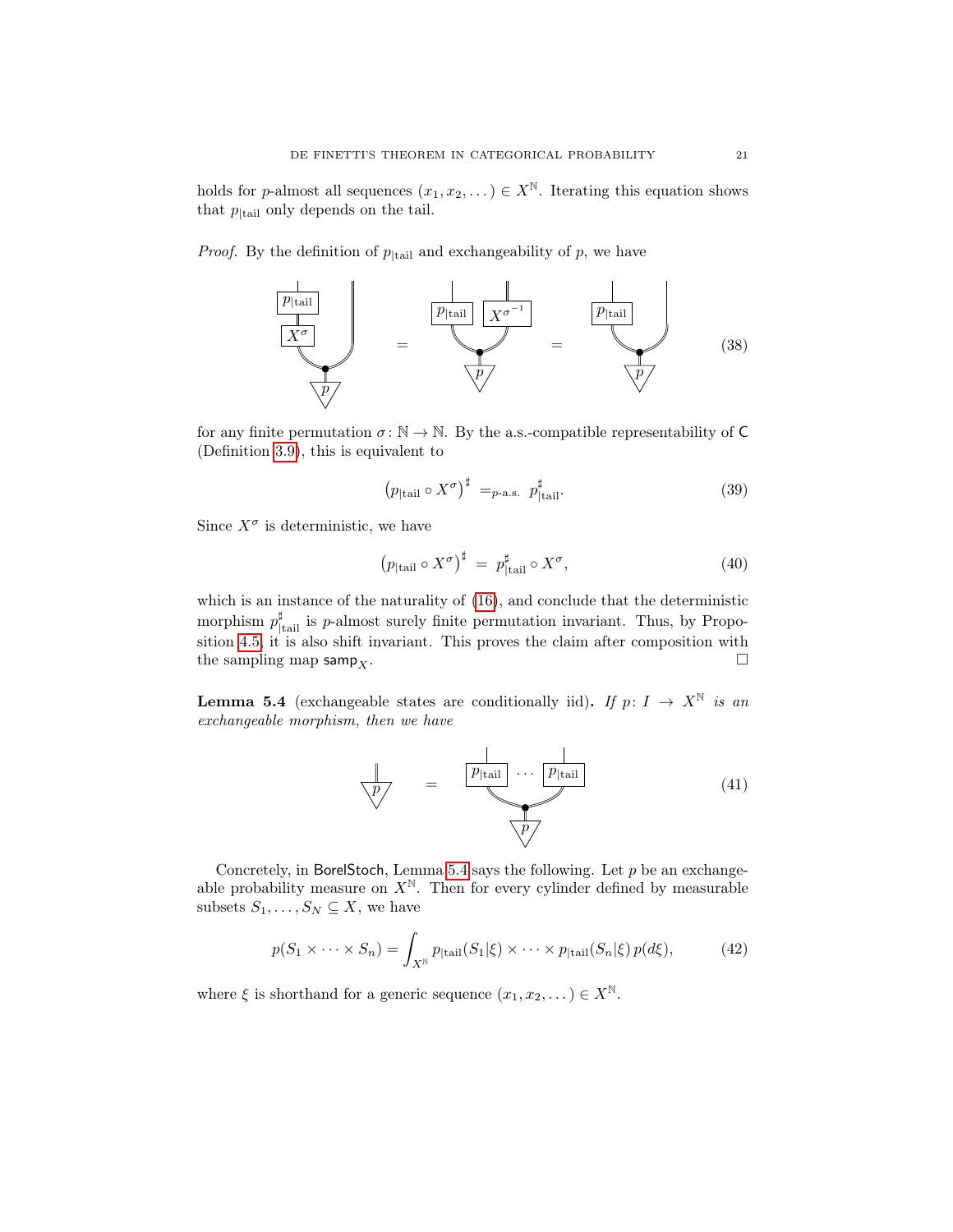<span id="page-22-0"></span>Proof. By the bijection of Definition [3.10,](#page-12-0) it is enough to prove the statement for all finite products, i.e. to prove that



for every  $n \in \mathbb{N}$ . Using induction, the base case  $n = 0$  is trivial. In order to get from *n* to  $n + 1$ , we use



where the first step is by Lemma [5.3](#page-20-0) and the third one by equation [\(35\)](#page-20-1).  $\Box$ 

Parametrization construction. Lemma [5.4](#page-21-0) allows us to prove de Finetti's Theorem for exchangeable morphisms out of  $I$ , but our Theorem [4.4](#page-14-3) is meant to be applicable to exchangeable morphisms with an arbitrary domain A. In order to make this logical transition, we interpret the statement of Lemma [5.4](#page-21-0) in a new Markov category  $C_A$  where every morphism  $f: A \to Y$  of C can be reinterpreted as a morphism  $f: I \to Y$  in  $C_A$ . Specifically, we use the *parametric Markov category*  $C_A$  [\[18,](#page-25-13) Section 2.2], which is defined in terms of C and A by taking its objects to coincide with those of C and its morphisms to be

$$
\mathsf{C}_A(B, Y) \coloneqq \mathsf{C}(A \otimes B, Y). \tag{44}
$$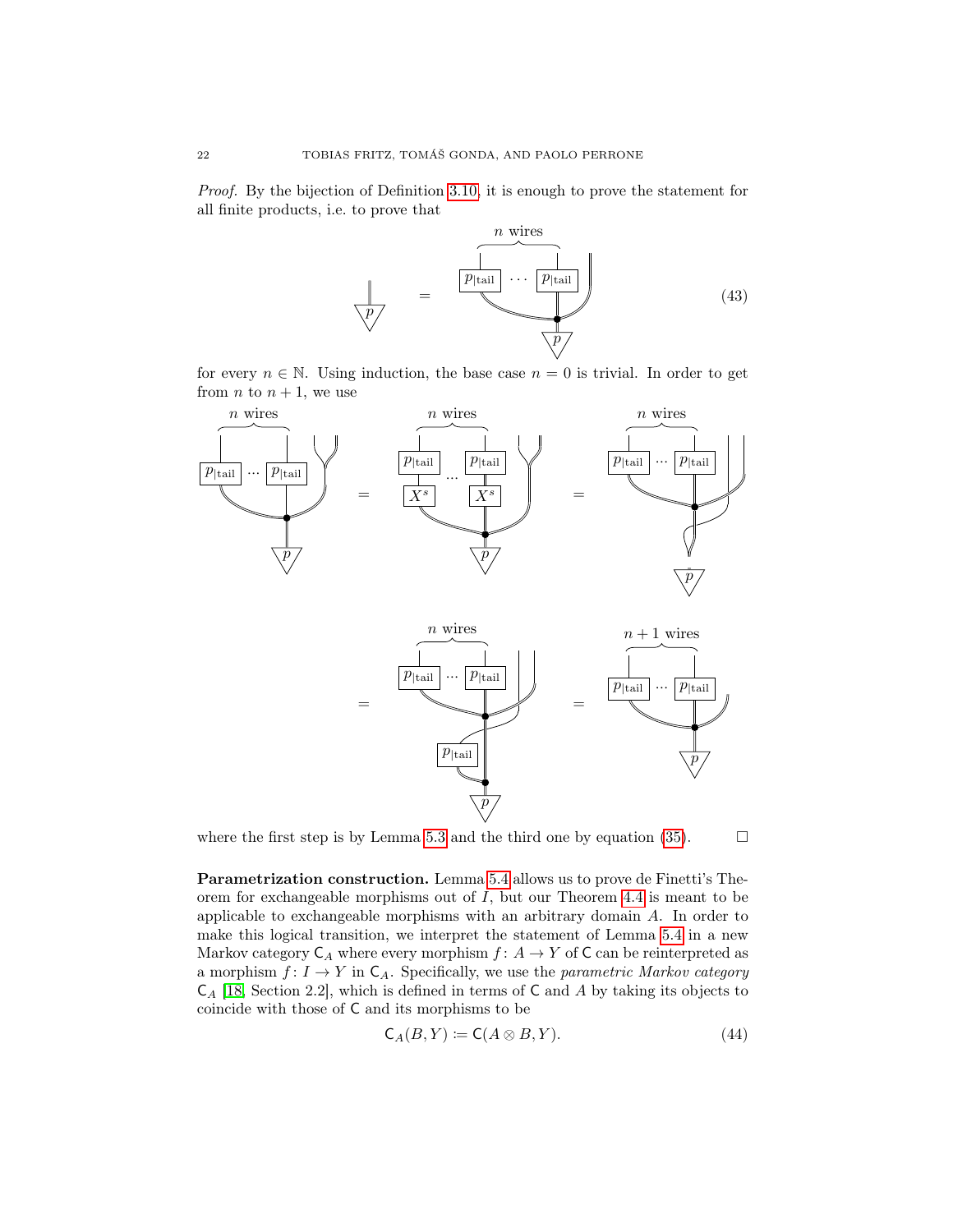<span id="page-23-2"></span>In a sense,  $C_A$  contains the same data as  $C$ ; it is just organized differently. When composing morphisms in  $C_A$  we use the composition of C and distribute a copy of A to each of the morphisms in the composition. The key aspect of the parametrization construction for our proof is that as long as C satisfies Assumption [4.2,](#page-14-0) so does the parametric category  $C_A$ . The arguments for conditionals and a.s.-compatible representability have been presented in [\[18\]](#page-25-13) as Lemma 2.10 and Lemma 3.22 respectively. Here, we also spell out the argument for Kolmogorov powers.

<span id="page-23-0"></span>**Lemma 5.5.** If  $X^{\mathbb{N}}$  is a countable Kolmogorov power of X in C, then  $X^{\mathbb{N}}$  is also a countable Kolmogorov power of X in the parametric Markov category  $C_A$ .

*Proof.* Let  $B, Y$  be arbitrary objects of  $C_A$ . We have the following three bijective correspondences

$$
f \in C_A(B, X^{\mathbb{N}} \otimes Y) \longleftrightarrow f \in C(A \otimes B, X^{\mathbb{N}} \otimes Y)
$$
  

$$
\updownarrow
$$
  

$$
(f_F \in C_A(B, X^F \otimes Y)) \longleftrightarrow (f_F \in C(A \otimes B, X^F \otimes Y))
$$

where the lower two are compatible families in the same sense as in Definition [3.10.](#page-12-0) The vertical one is natural in both  $B$  and  $X$  by assumption, while for the horizontal ones, naturality follows from the definition of  $C_A$ .

Since identities in  $C_A$  correspond to identities in C with A discarded, the infinite marginalization maps in  $C_A$  are likewise given by discarding A and applying the respective  $\pi_F \in \mathsf{C}(X^{\mathbb{N}}, X^F)$ . In particular, the infinite marginalization maps in  $C_A$  are deterministic, which means that the countable Kolmogorov power of X in  $\mathsf{C}_A$  indeed exists and is given by  $X^{\mathbb{N}}$ .

*Proof of Theorem [4.4.](#page-14-3)* We first consider the case  $A = I$ . Then we get

<span id="page-23-1"></span>

as a consequence Lemma [5.4,](#page-21-0) together with the fact that for each morphism  $f$ , we have  $f = \text{ samp} \circ f^{\sharp}$  (see Section [3\)](#page-6-0). This already has the desired form of equation [\(21\)](#page-14-2).

Now, for a general morphism  $p: A \to X^{\mathbb{N}}$ , we apply this result to the parametric Markov category  $C_A$ , in which p is represented by a morphism with domain I. By [\[18,](#page-25-13) Lemmas 2.10 and 3.22] and Lemma [5.5,](#page-23-0)  $C_A$  satisfies our three assumptions provided that C itself does. As is mentioned in [\[18,](#page-25-13) Example 3.17], the sampling map in  $C_A$  is represented by del<sub>A</sub> ⊗ samp in C. Therefore, instantiating equation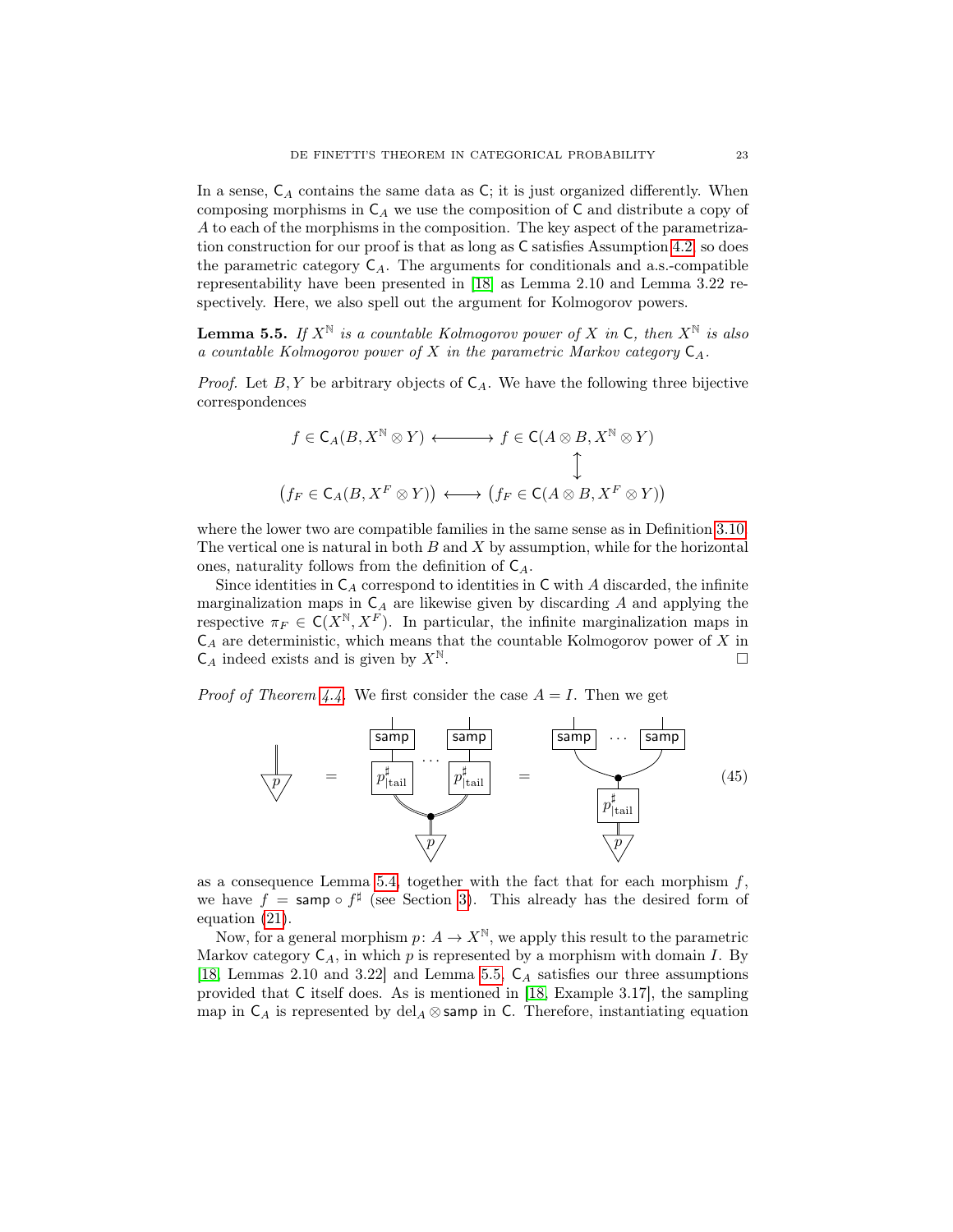$(45)$  in  $C_A$  gives



in C, which is the relevant form for what we wanted to show.  $\Box$ 

Acknowledgments. We want to thank the anonymous reviewer for the very helpful suggestions. Research for the second author is supported by NSERC Discovery grant RGPIN 2017-04383, and by the Perimeter Institute for Theoretical Physics. Research at Perimeter Institute is supported in part by the Government of Canada through the Department of Innovation, Science and Economic Development Canada and by the Province of Ontario through the Ministry of Colleges and Universities. Research for the third author is supported by the ERC grant "BLaST – Better Language for Statistics", and by the University of Oxford.

#### References

- <span id="page-24-5"></span>1. Alam, I.: Generalizing the de Finetti–Hewitt–Savage theorem, [arXiv:2008.08754.](https://arxiv.org/abs/2008.08754) ↑ [3](#page-3-0)
- <span id="page-24-4"></span>2. Alam, I.: A nonstandard proof of de Finetti's theorem for Bernoulli random variables, J. Stoch. Anal. 1 (2020), no. 4, Art. 15, 18, [arXiv:1912.02784.](https://arxiv.org/abs/1912.02784) ↑ [3](#page-3-0)
- <span id="page-24-3"></span>3. Aldous, D. J.: Exchangeability and related topics, École d'été de probabilités de Saint-Flour, XIII, Lecture Notes in Math. 1117 (1985) 1–198, Springer, Berlin, [stat.berkeley.edu/](https://www.stat.berkeley.edu/~aldous/Papers/me22.pdf) 4∼[aldous/Papers/me22.pdf,](https://www.stat.berkeley.edu/~aldous/Papers/me22.pdf) ↑ [3,](#page-3-0) [4](#page-4-1)
- <span id="page-24-2"></span>4. Austin, T.: On exchangeable random variables and the statistics of large graphs and hypergraphs, *Probability Surveys* 5 (2008), 80–145, [doi.org/10.1214/08-PS124.](https://doi.org/10.1214/08-PS124)  $\uparrow$ [3,](#page-3-0) [4](#page-4-1)
- <span id="page-24-8"></span>5. Austin, T. and Panchenko, D.: A hierarchical version of the de Finetti and Aldous– Hoover representations, Probability Theory and Related Fields 159 (2014), no. 3-4, 809–823, [doi.org/10.1007/s00440-013-0521-0.](https://doi.org/10.1007/s00440-013-0521-0) ↑ [4](#page-4-1)
- <span id="page-24-7"></span>6. Camerlenghi, F. and Lijoi, A. and Orbanz, P. and Prünster, I.: Distribution theory for hierarchical processes, Annals of Statistics 47 (2019), no. 1, 67–92, [carloalberto.org/wp](https://www.carloalberto.org/wp-content/uploads/2018/11/no.517.pdf)[content/uploads/2018/11/no.517.pdf.](https://www.carloalberto.org/wp-content/uploads/2018/11/no.517.pdf) ↑ [4](#page-4-1)
- <span id="page-24-6"></span>7. Cho, K. and Jacobs, B.: Disintegration and Bayesian inversion via string diagrams, Math. Structures Comput. Sci. 29 (2019), 938–971, [doi.org/10.1017/S0960129518000488.](https://doi.org/10.1017/S0960129518000488) ↑ [4,](#page-4-1) [6,](#page-6-1) [9](#page-9-1)
- <span id="page-24-9"></span>8. Crane, H. and Towsner, H.: Relatively exchangeable structures, (2015), [arXiv:1509.06733.](https://arxiv.org/abs/1509.06733) ↑ [4](#page-4-1)
- <span id="page-24-10"></span>9. Crane, H. and Towsner, H.: Relative exchangeability with equivalence relations, Archive for Mathematical Logic 57 (2018), no. 5, 533–556, [doi.org/10.1007/s00153-017-0591-2.](https://doi.org/10.1007/s00153-017-0591-2)  $\uparrow$  [4](#page-4-1)
- <span id="page-24-1"></span>10. De Finetti, B.: Funzione caratteristica di un fenomeno aleatorio, Atti del Congresso Internazionale dei Matematici: Bologna del 3 al 10 de settembre di 1928, (1929), 179–190, [docplayer.it/24159-Funzione-caratteristica-di-un-fenomeno-aleatorio.html,](https://docplayer.it/24159-Funzione-caratteristica-di-un-fenomeno-aleatorio.html) English translation available at [arXiv:1512.01229.](https://arxiv.org/abs/1512.01229) ↑ [3](#page-3-0)
- <span id="page-24-0"></span>11. De Finetti, B.: La prévision: ses lois logiques, ses sources subjectives, Annales de l'institut Henri Poincaré 7, (1937) 1–68, [eudml.org/doc/79004,](https://eudml.org/doc/79004) English translation available at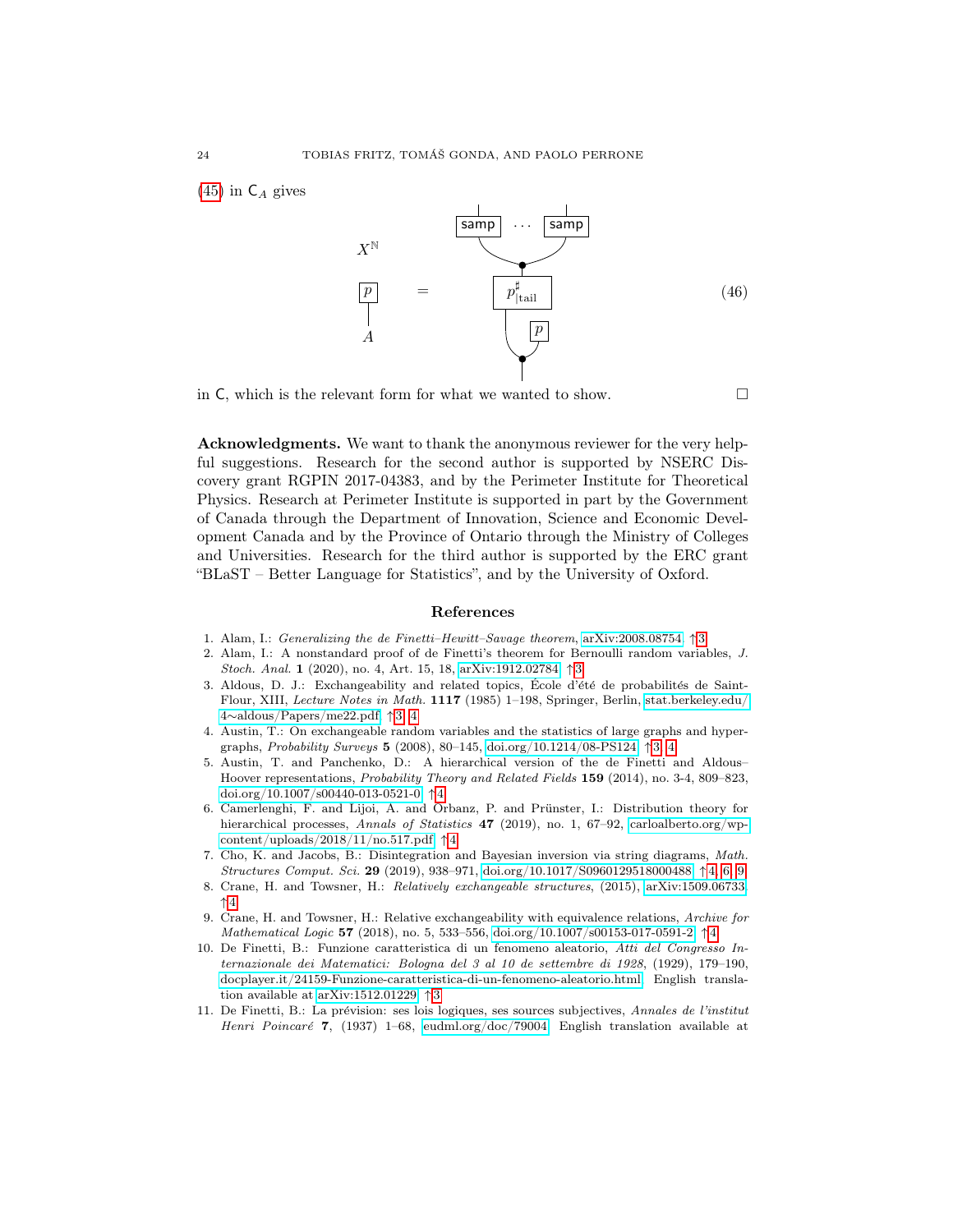socsci.uci.edu/∼[bskyrms/bio/readings/bruno\\_definetti\\_subjective\\_probability.pdf.](http://www.socsci.uci.edu/~bskyrms/bio/readings/bruno_definetti_subjective_probability.pdf) ↑ [1,](#page-1-0) [2,](#page-2-1) [3](#page-3-0)

- <span id="page-25-15"></span>12. De Finetti, B.: Sur la condition d'equivalence partielle,  $Actualités Scientifiques et Indus$ trielles 739, (1938) 5–18, Hermann, Paris. English version, translated by P. Benacerraf and R. Jeffrey, available as "On the condition of partial exchangeability," in Studies in Inductive Logic and Probability II, (1980) 193–205, University of California Press, Berkeley. ↑ [4](#page-4-1)
- <span id="page-25-16"></span>13. Diaconis, P. and Freedman, D.: De Finetti's theorem for Markov chains, The Annals of Probability 8 (1980), no. 1, 115–130, [doi.org/10.1214/aop/1176994828.](https://doi.org/10.1214/aop/1176994828) ↑[4](#page-4-1)
- <span id="page-25-14"></span>14. Diaconis, P. and Freedman, D.: De Finetti's generalizations of exchangeability, Studies in inductive logic and probability 2, (1980) 233–249, [doi.org/10.1525/9780520318328-007.](https://doi.org/10.1525/9780520318328-007) ↑ [4](#page-4-1)
- <span id="page-25-8"></span>15. Feller, W.: An introduction to probability theory and its applications, vol 2, John Wiley & Sons, 2008. ↑ [3](#page-3-0)
- <span id="page-25-20"></span>16. Forré, P.: Transitional conditional independence, [arXiv:2104.11547.](https://arxiv.org/abs/2104.11547) ↑ [16](#page-16-3)
- <span id="page-25-11"></span>17. Fritz, T.: A synthetic approach to Markov kernels, conditional independence and theorems on sufficient statistics, Adv. Math. 370, (2020) 107239, [arXiv:1908.07021.](https://arxiv.org/abs/1908.07021) ↑ [3,](#page-3-0) [4,](#page-4-1) [6,](#page-6-1) [7,](#page-7-1) [8,](#page-8-2) [9,](#page-9-1) [10,](#page-10-2) [11](#page-11-3)
- <span id="page-25-13"></span>18. Fritz, T. and Gonda, T. and Perrone, P. and Rischel, E. F.: Representable Markov categories and comparison of statistical experiments in categorical probability, (2020), [arXiv:](https://arxiv.org/abs/2010.07416) [02010.07416.](https://arxiv.org/abs/2010.07416) ↑ [4,](#page-4-1) [6,](#page-6-1) [9,](#page-9-1) [10,](#page-10-2) [11,](#page-11-3) [12,](#page-12-1) [14,](#page-14-6) [17,](#page-17-1) [22,](#page-22-0) [23](#page-23-2)
- <span id="page-25-12"></span>19. Fritz, T. and Rischel, E.: Infinite products and zero-one laws in categorical probability, Compositionality 2 (2020), no. 3, [compositionality-journal.org/papers/compositionality-2-3.](https://compositionality-journal.org/papers/compositionality-2-3/) ↑ [4,](#page-4-1) [6,](#page-6-1) [12,](#page-12-1) [13,](#page-13-1) [14,](#page-14-6) [16,](#page-16-3) [18](#page-18-2)
- <span id="page-25-18"></span>20. Giry, M.: A Categorical Approach to Probability Theory, Categorical aspects of topology and analysis, Lecture Notes in Mathematics  $915$  $915$ ,  $(1982)$ , [doi.org/10.1007/BFb0092872.](https://doi.org/10.1007/BFb0092872)  $\uparrow$ 5
- <span id="page-25-0"></span>21. Hájek, A.: Interpretations of Probability, The Stanford Encyclopedia of Philosophy, (Edward N. Zalta, ed.), Metaphysics Research Lab, Stanford University, fall 2019 ed., (2019), [plato.stanford.edu/entries/probability-interpret/.](https://plato.stanford.edu/archives/fall2019/entries/probability-interpret/) ↑ [1](#page-1-0)
- <span id="page-25-4"></span>22. Hewitt E. and Savage, L. J.: Symmetric measures on cartesian products, Transactions of the American Mathematical Society 80 (1955), no. 2, 470–501, [doi.org/10.2307/1992999.](https://doi.org/10.2307/1992999) ↑ [3,](#page-3-0) [5,](#page-5-2) [6,](#page-6-1) [15](#page-15-1)
- <span id="page-25-10"></span>23. Jacobs, B. and Staton, S.: De Finetti's construction as a categorical limit, International Workshop on Coalgebraic Methods in Computer Science (2020), 90–111, [arXiv:2003.01964.](https://arxiv.org/abs/2003.01964) ↑ [3](#page-3-0)
- <span id="page-25-2"></span>24. Jordan, M. I.: Bayesian nonparametric learning: Expressive priors for intelligent systems, Heuristics, probability and causality: A tribute to Judea Pearl 11 (2010), 167–185, people.eecs.berkeley.edu/∼[jordan/papers/pearl-festschrift.pdf.](https://people.eecs.berkeley.edu/~jordan/papers/pearl-festschrift.pdf) ↑ [2](#page-2-1)
- <span id="page-25-17"></span>25. Jung, P. and Lee, J. and Staton, S. and Yang, H.: A generalization of hierarchical exchangeability on trees to directed acyclic graphs, Annales Henri Lebesgue 4 (2021), 325–368, [doi.org/10.5802/ahl.74.](https://doi.org/10.5802/ahl.74) ↑ [4](#page-4-1)
- <span id="page-25-5"></span>26. Kallenberg, O.: Foundations of modern probability, second ed., vol. 2, Springer, 2002. ↑ [3](#page-3-0)
- <span id="page-25-19"></span>27. Kallenberg, O.: Random measures, theory and applications, Probability Theory and Stochastic Modelling, vol. 77, Springer, Cham, 2017. ↑ [14](#page-14-6)
- <span id="page-25-9"></span>28. Kirsch, W.: An elementary proof of de Finetti's theorem, Statistics & Probability Letters 151 (2019), 84–88, [doi.org/10.1016/j.spl.2019.03.014.](https://doi.org/10.1016/j.spl.2019.03.014) ↑ [3](#page-3-0)
- <span id="page-25-6"></span>29. Klenke, A.: Probability theory: A comprehensive course, second ed., Universitext, Springer, London, 2013. ↑ [3,](#page-3-0) [14](#page-14-6)
- <span id="page-25-7"></span>30. Ressel, P.: De Finetti-type theorems: an analytical approach, Ann. Probab. 13 (1985), no. 3, 898–922, [doi.org/10.1214/aop/1176992913.](https://doi.org/10.1214/aop/1176992913) ↑ [3](#page-3-0)
- <span id="page-25-3"></span>31. Romeijn, J-W.: Philosophy of Statistics, The Stanford Encyclopedia of Philosophy, (Edward N. Zalta, ed.), Metaphysics Research Lab, Stanford University, spring 2017 ed., (2017), [plato.stanford.edu/entries/statistics/.](https://plato.stanford.edu/archives/spr2017/entries/statistics/) ↑ [2](#page-2-1)
- <span id="page-25-1"></span>32. Suppes, P.: Representation and invariance of scientific structures, (2002), [philpapers.org/](https://philpapers.org/archive/SUPRAI.pdf) [0archive/SUPRAI.pdf.](https://philpapers.org/archive/SUPRAI.pdf) ↑ [1](#page-1-0)